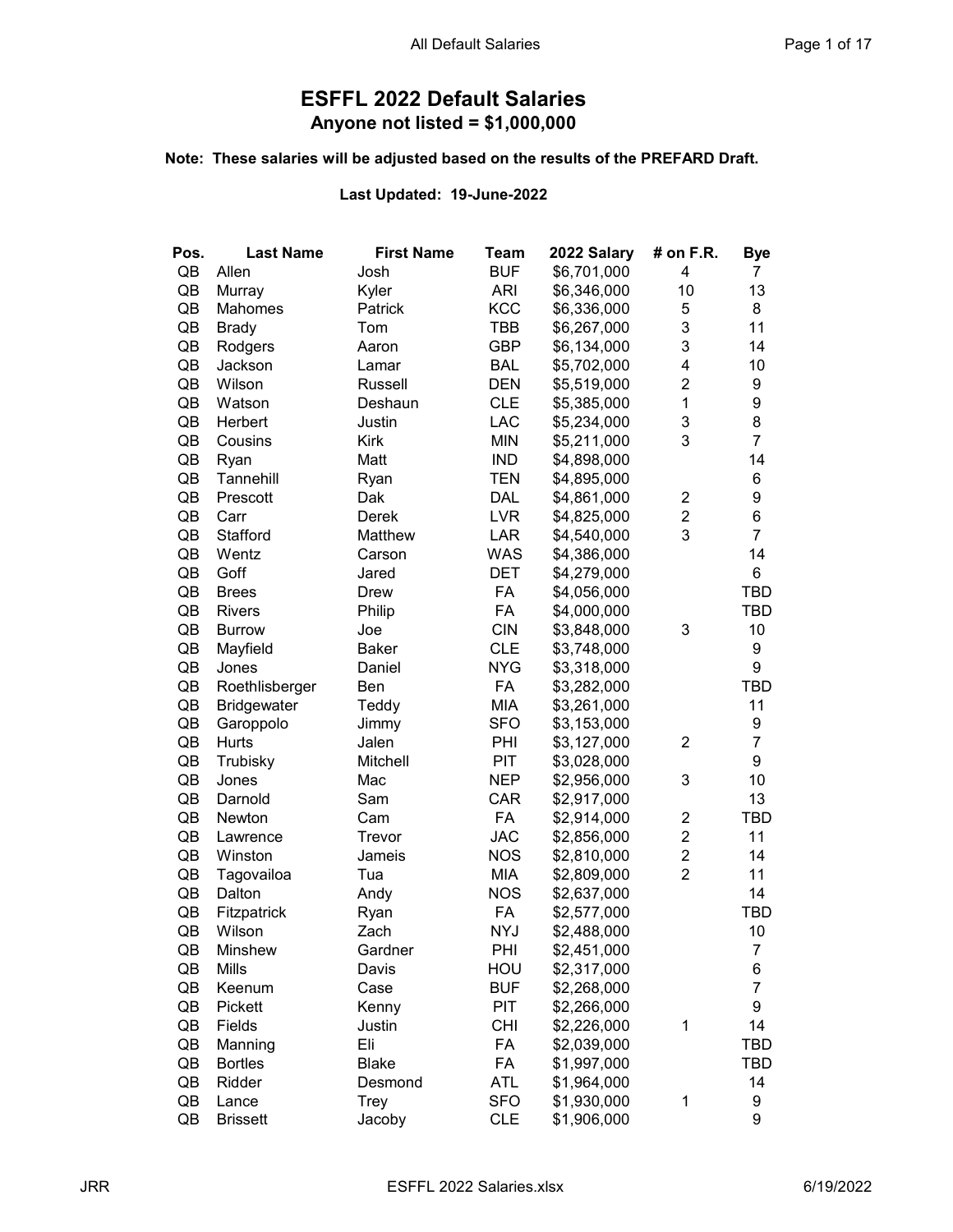| Pos. | <b>Last Name</b> | <b>First Name</b> | Team       | 2022 Salary | # on F.R.   | Bye            |
|------|------------------|-------------------|------------|-------------|-------------|----------------|
| QB   | Willis           | Malik             | <b>TEN</b> | \$1,897,000 |             | 6              |
| QB   | Smith            | Alex              | FA         | \$1,874,000 |             | TBD            |
| QB   | Corral           | Matt              | CAR        | \$1,852,000 |             | 13             |
| QB   | Lock             | <b>Drew</b>       | <b>SEA</b> | \$1,792,000 |             | 11             |
| QB   | Luck             | Andrew            | FA         | \$1,658,000 |             | <b>TBD</b>     |
| QB   | Zappe            | <b>Bailey</b>     | <b>NEP</b> | \$1,612,000 |             | 10             |
| QB   | Mariota          | Marcus            | <b>ATL</b> | \$1,596,000 |             | 14             |
| QB   | Taylor           | Tyrod             | <b>NYG</b> | \$1,583,000 |             | 9              |
| QB   | Flacco           | Joe               | <b>NYJ</b> | \$1,579,000 |             | 10             |
| QB   | Howell           | Sam               | <b>WAS</b> | \$1,573,000 |             | 14             |
| QB   | Heinicke         | Taylor            | <b>WAS</b> | \$1,498,000 | 3           | 14             |
| QB   | Allen            | Kyle              | HOU        | \$1,390,000 |             | 6              |
| QB   | Trask            | Kyle              | <b>TBB</b> | \$1,347,000 |             | 11             |
| QB   | Mond             | Kellen            | <b>MIN</b> | \$1,339,000 |             | $\overline{7}$ |
| QB   | Manning          | Peyton            | FA         | \$1,111,000 |             | <b>TBD</b>     |
| QB   | <b>Book</b>      | lan               | <b>NOS</b> | \$1,097,000 |             | 14             |
| QB   | Foles            | <b>Nick</b>       | <b>IND</b> | \$1,061,000 |             | 14             |
| QB   | Oladokun         | Chris             | PIT        | \$1,031,000 |             | 9              |
| QB   | Allen            | <b>Brandon</b>    | <b>CIN</b> | \$1,000,000 |             | 10             |
| QB   | <b>Barkley</b>   | Matt              | <b>BUF</b> | \$1,000,000 |             | $\overline{7}$ |
| QB   | <b>Beatherd</b>  | CJ                | <b>JAC</b> | \$1,000,000 |             | 11             |
| QB   | <b>Benkert</b>   | Kurt              | FA         | \$1,000,000 |             | <b>TBD</b>     |
| QB   | <b>Blough</b>    | David             | DET        | \$1,000,000 |             | 6              |
| QB   | <b>Boyle</b>     | Tim               | DET        | \$1,000,000 |             | 6              |
| QB   | <b>Browning</b>  | Jake              | <b>CIN</b> | \$1,000,000 |             | 10             |
| QB   | <b>Buechele</b>  | Shane             | KCC        | \$1,000,000 |             | 8              |
| QB   | Coan             | Jack              | <b>IND</b> | \$1,000,000 |             | 14             |
| QB   | Crum             | <b>Dustin</b>     | KCC        | \$1,000,000 |             | 8              |
| QB   | Daniel           | Chase             | LAC        | \$1,000,000 |             | 8              |
| QB   | <b>DiNucci</b>   | Ben               | DAL        | \$1,000,000 |             | 9              |
| QB   | Dobbs            | Joshua            | <b>CLE</b> | \$1,000,000 |             | 9              |
| QB   | <b>Driskel</b>   | Jeff              | HOU        | \$1,000,000 |             | $\,6$          |
| QB   | Eason            | Jacob             | <b>SEA</b> | \$1,000,000 |             | 11             |
| QB   | Ehlinger         | Sam               | <b>IND</b> | \$1,000,000 |             | 14             |
| QB   | Eleby            | Kaleb             | <b>SEA</b> | \$1,000,000 |             | 11             |
| QB   | Etling           | Danny             | GBP        | \$1,000,000 |             | 14             |
| QB   | Franks           | Feleipe           | ATL        | \$1,000,000 |             | 14             |
| QB   | Gabbert          | <b>Blaine</b>     | TBB        | \$1,000,000 |             | 11             |
| QB   | Garbers          | Chase             | <b>LVR</b> | \$1,000,000 |             | 6              |
| QB   | Grier            | Will              | DAL        | \$1,000,000 |             | 9              |
| QB   | Griffin          | Ryan              | TBB        | \$1,000,000 |             | 11             |
| QB   | Henne            | Chad              | <b>KCC</b> | \$1,000,000 |             | 8              |
| QB   | Hinton           | Kendall           | <b>DEN</b> | \$1,000,000 |             | 9              |
| QB   | Hoyer            | <b>Brian</b>      | <b>NEP</b> | \$1,000,000 |             | 10             |
| QB   | Hundley          | <b>Brett</b>      | <b>BAL</b> | \$1,000,000 |             | 10             |
| QB   | Huntley          | Tyler             | <b>BAL</b> | \$1,000,000 | $\mathbf 1$ | 10             |
| QB   | Johnson          | Josh              | <b>DEN</b> | \$1,000,000 | 1           | 9              |
| QB   | Love             | Jordan            | <b>GBP</b> | \$1,000,000 |             | 14             |
| QB   | Luton            | Jake              | <b>JAC</b> | \$1,000,000 |             | 11             |
| QB   | Mannion          | Sean              | <b>MIN</b> | \$1,000,000 |             | $\overline{7}$ |
| QB   | McCarron         | AJ                | <b>ATL</b> | \$1,000,000 |             | 14             |
| QB   | McCoy            | Colt              | <b>ARI</b> | \$1,000,000 |             | 13             |
| QB   | <b>McSorley</b>  | Trace             | <b>ARI</b> | \$1,000,000 |             | 13             |
| QB   | <b>Mullens</b>   | <b>Nick</b>       | <b>LVR</b> | \$1,000,000 |             | 6              |
| QB   | Perkins          |                   | LAR        | \$1,000,000 |             | $\overline{7}$ |
|      |                  | <b>Bryce</b>      |            |             |             |                |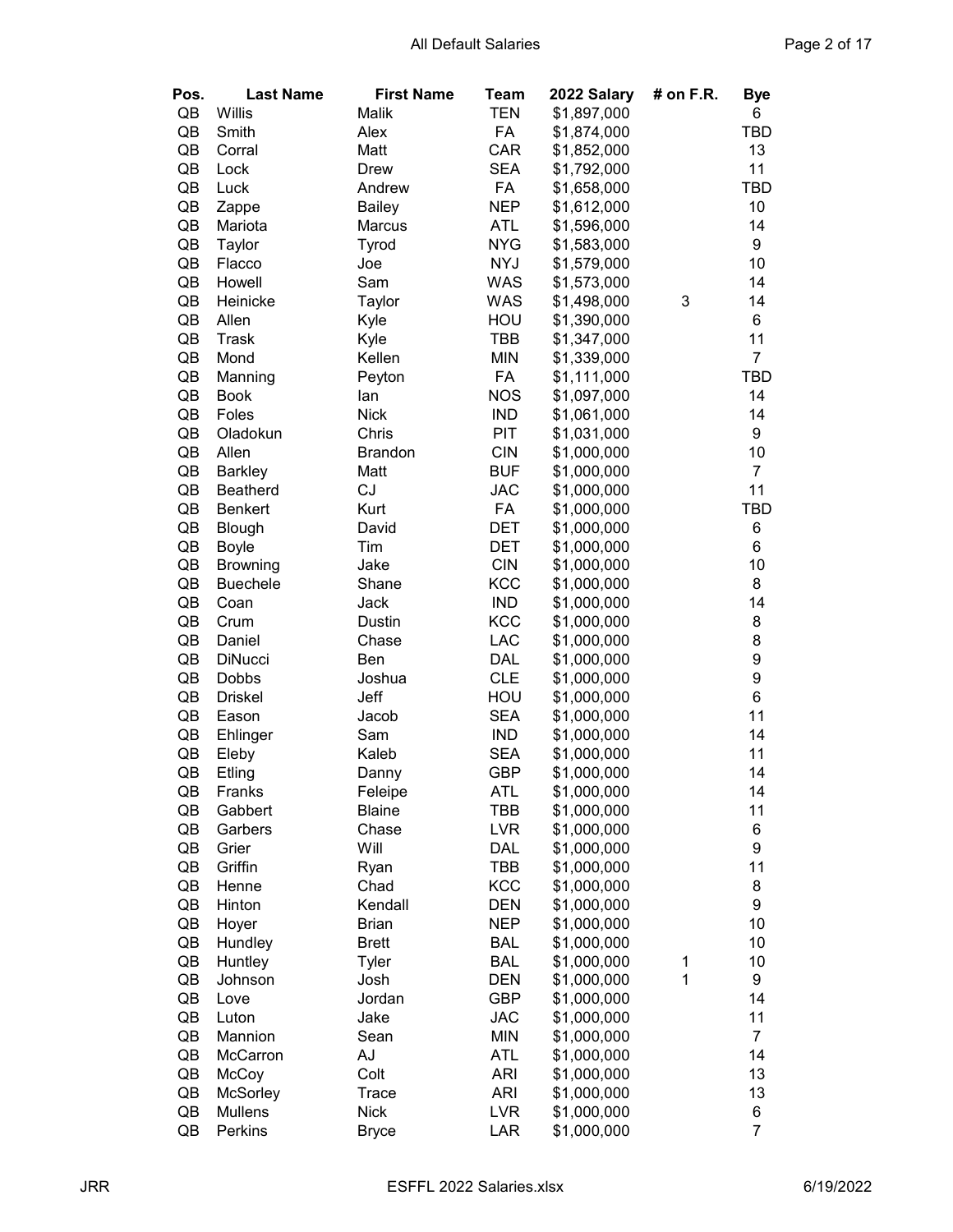| Pos.      | <b>Last Name</b> | <b>First Name</b> | Team       | 2022 Salary | # on $F.R.$             | <b>Bye</b>       |
|-----------|------------------|-------------------|------------|-------------|-------------------------|------------------|
| QB        | Perry            | EJ                | <b>JAC</b> | \$1,000,000 |                         | 11               |
| QB        | Peterman         | Nathan            | <b>CHI</b> | \$1,000,000 |                         | 14               |
| QB        | Purdy            | <b>Brock</b>      | <b>SFO</b> | \$1,000,000 |                         | 9                |
| QB        | Rudolph          | Mason             | <b>PIT</b> | \$1,000,000 |                         | 9                |
| QB        | Rush             | Cooper            | DAL        | \$1,000,000 |                         | 9                |
| QB        | Rypien           | <b>Brett</b>      | <b>DEN</b> | \$1,000,000 |                         | 9                |
| QB        | Siemian          | Trevor            | <b>CHI</b> | \$1,000,000 |                         | 14               |
| QB        | Sinnett          | Reid              | PHI        | \$1,000,000 |                         | $\overline{7}$   |
| QB        | Smith            | Geno              | <b>SEA</b> | \$1,000,000 |                         | 11               |
| QB        | Stanley          | Nate              | <b>MIN</b> | \$1,000,000 |                         | $\overline{7}$   |
| QB        | <b>Stick</b>     | Easton            | LAC        | \$1,000,000 |                         | 8                |
| QB        | Stidham          | Jarrett           | <b>LVR</b> | \$1,000,000 |                         | 6                |
| QB        | Strong           | Carson            | PHI        | \$1,000,000 |                         | $\overline{7}$   |
| QB        | Sudfeld          | Nate              | <b>SFO</b> | \$1,000,000 |                         | 9                |
| QB        | Thompson         | Skylar            | <b>MIA</b> | \$1,000,000 |                         | 11               |
| QB        | Walker           | P.J.              | CAR        | \$1,000,000 |                         | 13               |
| QB        | Webb             | Davis             | <b>NYG</b> | \$1,000,000 |                         | 9                |
| QB        | White            | Mike              | <b>NYJ</b> | \$1,000,000 |                         | 10               |
| QB        | Wolford          | John              | <b>LAR</b> | \$1,000,000 |                         | $\overline{7}$   |
| QB        | Woodside         | Logan             | <b>TEN</b> | \$1,000,000 |                         | 6                |
| <b>RB</b> | Kamara           | Alvin             | <b>NOS</b> | \$4,718,000 | 4                       | 14               |
| <b>RB</b> | McCaffrey        | Christian         | CAR        | \$4,525,000 | 8                       | 13               |
| <b>RB</b> | Henry            | Derrick           | <b>TEN</b> | \$4,459,000 | $\overline{\mathbf{c}}$ | 6                |
| <b>RB</b> | Cook             | Dalvin            | <b>MIN</b> | \$4,444,000 | 3                       | $\overline{7}$   |
| <b>RB</b> | Jones            | Aaron             | <b>GBP</b> | \$4,420,000 | 4                       | 14               |
| <b>RB</b> | Taylor           | Jonathan          | <b>IND</b> | \$4,383,000 | 3                       | 14               |
| <b>RB</b> | Ekeler           | Austin            | LAC        | \$4,333,000 | 3                       | 8                |
| <b>RB</b> | Elliott          | Ezekiel           | <b>DAL</b> | \$4,327,000 | 5                       | 9                |
| <b>RB</b> | Harris           | Najee             | <b>PIT</b> | \$4,125,000 | 15                      | 9                |
| <b>RB</b> | Gurley           | Todd              | FA         | \$3,732,000 |                         | TBD              |
| <b>RB</b> | <b>Barkley</b>   | Saquon            | <b>NYG</b> | \$3,660,000 | 5                       | 9                |
| <b>RB</b> | Chubb            | <b>Nick</b>       | <b>CLE</b> | \$3,607,000 | 4                       | 9                |
| <b>RB</b> | Jacobs           | Josh              | <b>LVR</b> | \$3,418,000 | 3                       | 6                |
| <b>RB</b> | Fournette        | Leonard           | TBB        | \$3,355,000 | $\overline{c}$          | 11               |
| <b>RB</b> | Mixon            | Joe               | <b>CIN</b> | \$3,300,000 | 3                       | 10               |
| <b>RB</b> | Montgomery       | David             | <b>CHI</b> | \$3,277,000 | 3                       | 14               |
| <b>RB</b> | Gibson           | Antonio           | WAS        | \$3,230,000 | 3                       | 14               |
| <b>RB</b> | Swift            | D'Andre           | <b>DET</b> | \$3,146,000 | 3                       | 6                |
| RB        | Conner           | James             | <b>ARI</b> | \$3,115,000 | 3                       | 13               |
| <b>RB</b> | Gordon           | Melvin            | <b>DEN</b> | \$3,100,000 | 3                       | 9                |
| <b>RB</b> | Williams         | Javonte           | <b>DEN</b> | \$3,045,000 | $\overline{2}$          | 9                |
| <b>RB</b> | Hall             | <b>Breece</b>     | <b>NYJ</b> | \$2,921,000 |                         | 10               |
| <b>RB</b> | Walker_III       | Kenneth           | <b>SEA</b> | \$2,876,000 |                         | 11               |
| <b>RB</b> | Robinson         | James             | <b>JAC</b> | \$2,689,000 | 13                      | 11               |
| <b>RB</b> | Cook             | James             | <b>BUF</b> | \$2,683,000 |                         | $\boldsymbol{7}$ |
| <b>RB</b> | Edwards-Helaire  | Clyde             | KCC        | \$2,651,000 | 8                       | 8                |
| <b>RB</b> | <b>Drake</b>     | Kenyan            | <b>LVR</b> | \$2,628,000 | 1                       | 6                |
| <b>RB</b> | Sanders          | <b>Miles</b>      | PHI        | \$2,517,000 | 3                       | $\overline{7}$   |
| <b>RB</b> | Carson           | Chris             | <b>SEA</b> | \$2,495,000 |                         | 11               |
| RB        | White            | Rachaad           | TBB        | \$2,436,000 |                         | 11               |
| <b>RB</b> | Davis-Price      | Tyrion            | <b>SFO</b> | \$2,418,000 |                         | 9                |
| <b>RB</b> | Singletary       | Devin             | <b>BUF</b> | \$2,403,000 | 1                       | $\overline{7}$   |
| RB        | Robinson         | <b>Brian</b>      | <b>WAS</b> | \$2,374,000 |                         | 14               |
| <b>RB</b> | Hunt             | Kareem            | <b>CLE</b> | \$2,332,000 | 2                       | 9                |
| RB        | Carter           | Michael           | <b>NYJ</b> | \$2,306,000 | $\overline{c}$          | 10               |
|           |                  |                   |            |             |                         |                  |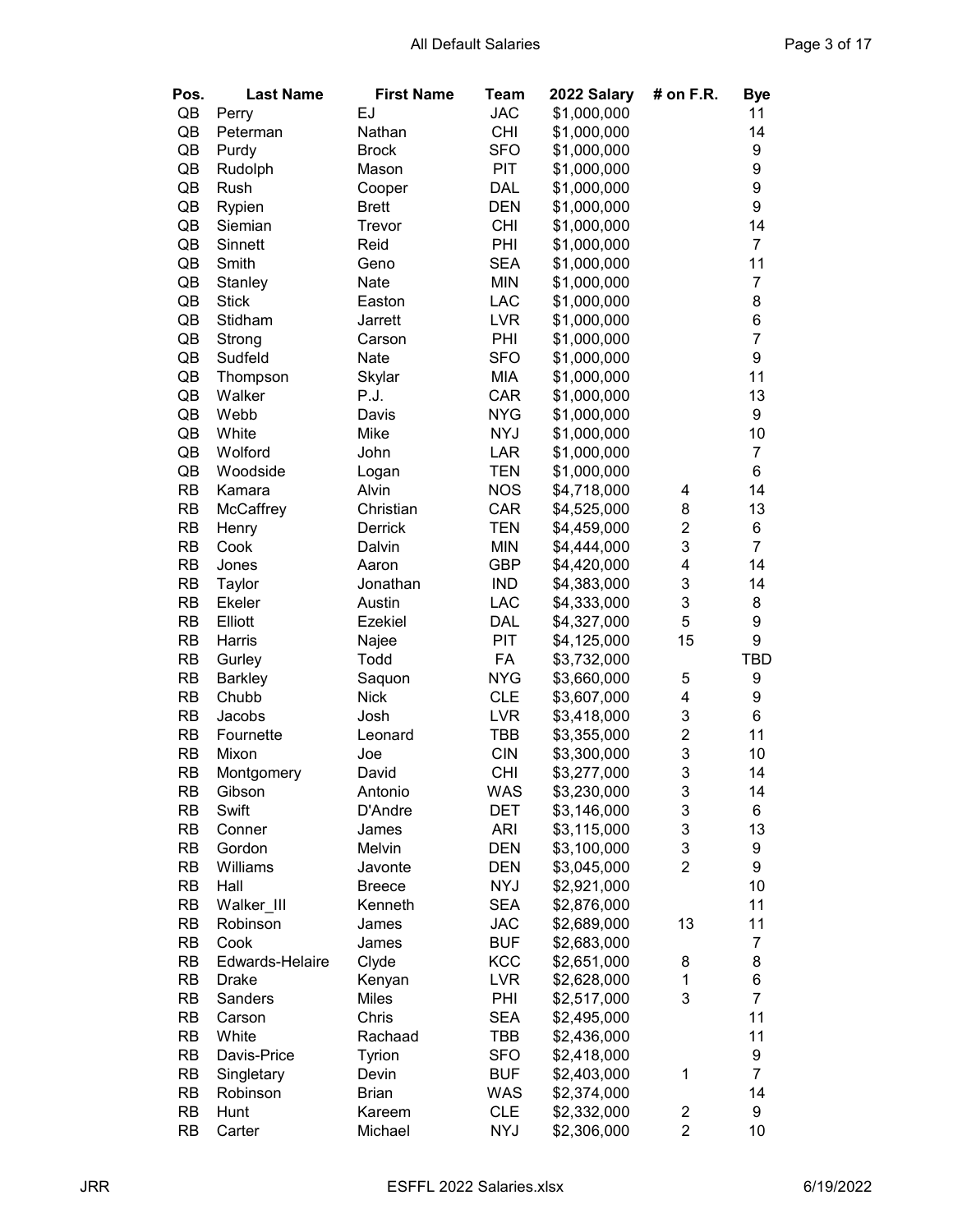| Pos.      | <b>Last Name</b> | <b>First Name</b> | Team       | 2022 Salary | # on F.R.        | <b>Bye</b>       |
|-----------|------------------|-------------------|------------|-------------|------------------|------------------|
| <b>RB</b> | Pierce           | Dameon            | HOU        | \$2,295,000 |                  | 6                |
| <b>RB</b> | White            | James             | <b>NEP</b> | \$2,233,000 |                  | 10               |
| <b>RB</b> | Etienne          | Travis            | <b>JAC</b> | \$2,189,000 | 2                | 11               |
| <b>RB</b> | Hubbard          | Chuba             | CAR        | \$2,169,000 | 3                | 13               |
| <b>RB</b> | White            | Zamir             | <b>LVR</b> | \$2,162,000 |                  | 6                |
| <b>RB</b> | Spiller          | Isaiah            | LAC        | \$2,154,000 |                  | 8                |
| <b>RB</b> | Jones            | Ronald            | KCC        | \$2,121,000 | 1                | 8                |
| <b>RB</b> | Strong_Jr        | Pierre            | <b>NEP</b> | \$2,118,000 |                  | 10               |
| <b>RB</b> | Haskins          | Hassan            | TEN        | \$2,083,000 |                  | 6                |
| <b>RB</b> | Johnson          | David             | FA         | \$2,083,000 | 1                | <b>TBD</b>       |
| <b>RB</b> | Dillon           | AJ                | <b>GBP</b> | \$2,053,000 | 3                | 14               |
| <b>RB</b> | Stevenson        | Rhamondre         | <b>NEP</b> | \$2,047,000 | 1                | 10               |
| <b>RB</b> |                  | Mark              | <b>NOS</b> | \$2,043,000 |                  | 14               |
| <b>RB</b> | Ingram<br>Hines  | Nyheim            | <b>IND</b> | \$2,035,000 |                  | 14               |
|           |                  |                   |            |             |                  |                  |
| <b>RB</b> | Murray           | Latavius          | FA         | \$1,976,000 | 1                | TBD              |
| <b>RB</b> | Freeman          | Devonta           | FA         | \$1,971,000 | 3                | <b>TBD</b>       |
| <b>RB</b> | McKissic         | JD                | <b>WAS</b> | \$1,957,000 |                  | 14               |
| <b>RB</b> | Gainwell         | Kenneth           | PHI        | \$1,941,000 | $\mathbf 1$      | $\overline{7}$   |
| <b>RB</b> | Edmonds          | Chase             | <b>MIA</b> | \$1,940,000 | 1                | 11               |
| <b>RB</b> | Williams         | Jamaal            | <b>DET</b> | \$1,935,000 |                  | 6                |
| <b>RB</b> | <b>Dobbins</b>   | J.K.              | <b>BAL</b> | \$1,926,000 |                  | 10               |
| <b>RB</b> | Allgeier         | Tyler             | <b>ATL</b> | \$1,907,000 |                  | 14               |
| <b>RB</b> | Mitchell         | Elijah            | <b>SFO</b> | \$1,898,000 | 3                | 9                |
| <b>RB</b> | Conner           | Snoop             | <b>JAC</b> | \$1,880,000 |                  | 11               |
| <b>RB</b> | Gaskin           | <b>Myles</b>      | MIA        | \$1,875,000 | 1                | 11               |
| <b>RB</b> | Moss             | Zack              | <b>BUF</b> | \$1,870,000 | 1                | $\overline{7}$   |
| <b>RB</b> | Ford             | Jerome            | <b>CLE</b> | \$1,863,000 |                  | $\boldsymbol{9}$ |
| <b>RB</b> | Michel           | Sony              | MIA        | \$1,835,000 | 2                | 11               |
| <b>RB</b> | Pollard          | Tony              | DAL        | \$1,823,000 | 3                | 9                |
| <b>RB</b> | Williams         | Kyren             | LAR        | \$1,792,000 |                  | $\overline{7}$   |
| <b>RB</b> | Davis            | Mike              | <b>BAL</b> | \$1,777,000 |                  | 10               |
| <b>RB</b> | Sermon           | <b>Trey</b>       | <b>SFO</b> | \$1,770,000 |                  | $\boldsymbol{9}$ |
| <b>RB</b> | Chandler         | Ty                | <b>MIN</b> | \$1,748,000 |                  | $\overline{7}$   |
| <b>RB</b> | Patterson        | Cordarrelle       | ATL        | \$1,727,000 | 3                | 14               |
| <b>RB</b> | Lindsay          | Phillip           | <b>IND</b> | \$1,660,000 |                  | 14               |
| <b>RB</b> | Henderson        | Darrell           | LAR        | \$1,653,000 | 3                | $\overline{7}$   |
| <b>RB</b> | Harris           | Kevin             | <b>NEP</b> | \$1,625,000 |                  | 10               |
| <b>RB</b> | Harris           | Damien            | <b>NEP</b> | \$1,617,000 | 3                | 10               |
| <b>RB</b> | Bell             | Le'veon           | FA         | \$1,613,000 |                  | TBD              |
| <b>RB</b> | Nwangwu          | Kene              | <b>MIN</b> | \$1,588,000 |                  | $\overline{7}$   |
| <b>RB</b> | Williams         | Darrel            | <b>ARI</b> | \$1,585,000 | $\mathbf 1$      | 13               |
| <b>RB</b> | <b>Burkhead</b>  | Rex               | HOU        | \$1,556,000 | $\mathbf 1$      | 6                |
| <b>RB</b> | Akers            | Cam               | LAR        | \$1,527,000 | $\mathbf 1$      | $\overline{7}$   |
| <b>RB</b> | <b>Badie</b>     | Tyler             | <b>BAL</b> | \$1,510,000 |                  | 10               |
| <b>RB</b> | Scott            | <b>Boston</b>     | PHI        | \$1,491,000 | $\mathbf 1$      | $\overline{7}$   |
| <b>RB</b> | Peterson         | Adrian            | FA         | \$1,481,000 |                  | TBD              |
| <b>RB</b> | Ingram           | Keaontay          | <b>ARI</b> | \$1,466,000 |                  | 13               |
| <b>RB</b> | Ebner            | Trestan           | <b>CHI</b> | \$1,448,000 |                  | 14               |
| <b>RB</b> | <b>Bernard</b>   | Giovani           | TBB        | \$1,405,000 |                  | 11               |
| <b>RB</b> | Johnson          | <b>Duke</b>       | <b>BUF</b> | \$1,383,000 |                  | $\overline{7}$   |
| <b>RB</b> |                  | Carlos            | FA         |             |                  | <b>TBD</b>       |
|           | Hyde             |                   | <b>MIN</b> | \$1,369,000 | $\boldsymbol{2}$ | $\overline{7}$   |
| <b>RB</b> | Mattison         | Alexander         |            | \$1,352,000 |                  |                  |
| RB        | Mostert          | Raheem            | MIA        | \$1,326,000 |                  | 11               |
| RB        | Wilson           | Jeffery           | <b>SFO</b> | \$1,325,000 | $\mathbf 1$      | 9                |
| <b>RB</b> | McCoy            | LeSean            | FA         | \$1,306,000 |                  | <b>TBD</b>       |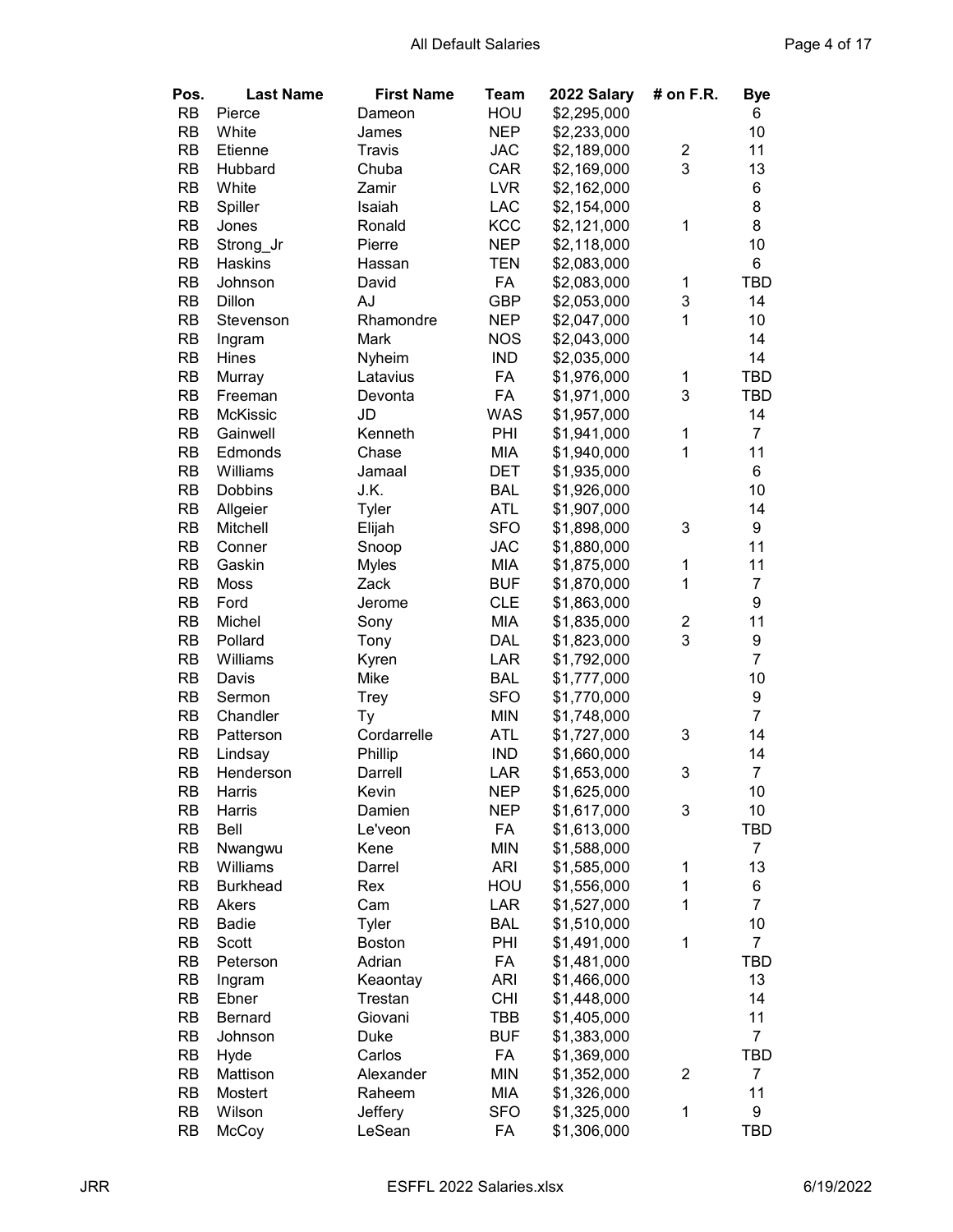| Pos.      | <b>Last Name</b>  | <b>First Name</b> | Team       | 2022 Salary | # on F.R.      | <b>Bye</b>     |
|-----------|-------------------|-------------------|------------|-------------|----------------|----------------|
| <b>RB</b> | Herbert           | Khalil            | <b>CHI</b> | \$1,249,000 |                | 14             |
| <b>RB</b> | Dallas            | DeeJay            | <b>SEA</b> | \$1,237,000 |                | 11             |
| <b>RB</b> | Evans             | Chris             | <b>CIN</b> | \$1,208,000 |                | 10             |
| <b>RB</b> | Cohen             | Tarik             | FA         | \$1,188,000 |                | <b>TBD</b>     |
| <b>RB</b> | Kelley            | Joshua            | LAC        | \$1,173,000 |                | 8              |
| <b>RB</b> | Vaughn            | Ke'Shawn          | TBB        | \$1,154,000 | 1              | 11             |
| <b>RB</b> | <b>Barber</b>     | Peyton            | FA         | \$1,125,000 |                | <b>TBD</b>     |
| <b>RB</b> | <b>Booker</b>     | Devontae          | FA         | \$1,118,000 |                | <b>TBD</b>     |
| <b>RB</b> | Johnson           | Тy                | <b>NYJ</b> | \$1,107,000 | 1              | 10             |
| <b>RB</b> | Mack              | Marlon            | HOU        | \$1,107,000 |                | 6              |
| <b>RB</b> | Howard            | Jordan            | FA         | \$1,104,000 |                | <b>TBD</b>     |
| <b>RB</b> | Mason             | Ben               | <b>BAL</b> | \$1,077,000 |                | 10             |
| <b>RB</b> | Rountree          | Larry             | LAC        | \$1,067,000 |                | 8              |
| <b>RB</b> | Williams          | Damien            | <b>ATL</b> | \$1,054,000 |                | 14             |
| <b>RB</b> | Penny             | Rashaad           | <b>SEA</b> | \$1,045,000 | $\overline{c}$ | 11             |
| <b>RB</b> | <b>Brown</b>      | <b>Brittain</b>   | <b>LVR</b> | \$1,034,000 |                | 6              |
| <b>RB</b> | Felton            | Demetric          | <b>CLE</b> | \$1,028,000 |                | 9              |
| <b>RB</b> | Pacheco           | Isaih             | KCC        | \$1,025,000 |                | 8              |
| <b>RB</b> | Edwards           | Gus               | <b>BAL</b> | \$1,018,000 |                | 10             |
| <b>RB</b> | <b>Brightwell</b> | Gary              | <b>NYG</b> | \$1,014,000 |                | 9              |
| <b>RB</b> | Abdullah          | Ameer             | <b>LVR</b> | \$1,000,000 |                | 6              |
| <b>RB</b> | Ahmed             | Salvon            | <b>MIA</b> | \$1,000,000 |                | 11             |
| <b>RB</b> | Anderson          | Darius            | HOU        | \$1,000,000 |                | 6              |
| <b>RB</b> | Armah             | Alexander         | WAS        | \$1,000,000 |                | 14             |
| <b>RB</b> | Armstead          | Ryquell           | <b>JAC</b> | \$1,000,000 |                | 11             |
| <b>RB</b> | <b>Barner</b>     | Kenjon            | <b>TBB</b> | \$1,000,000 |                | 11             |
| <b>RB</b> | Bawden            | <b>Nick</b>       | <b>NYJ</b> | \$1,000,000 |                | 10             |
| <b>RB</b> | <b>Bellore</b>    | <b>Nick</b>       | <b>SEA</b> | \$1,000,000 |                | 11             |
| <b>RB</b> | Benjamin          | Eno               | <b>ARI</b> | \$1,000,000 |                | 13             |
| <b>RB</b> | <b>Blackshear</b> | Raheem            | <b>BUF</b> | \$1,000,000 |                | $\overline{7}$ |
| <b>RB</b> | Blasingame        | Khari             | <b>CHI</b> | \$1,000,000 |                | 14             |
| <b>RB</b> | <b>Bolden</b>     | <b>Brandon</b>    | <b>LVR</b> | \$1,000,000 |                | 6              |
| <b>RB</b> | Bonnafon          | Reggie            | <b>WAS</b> | \$1,000,000 |                | 14             |
| <b>RB</b> | <b>Boone</b>      | Mike              | <b>DEN</b> | \$1,000,000 |                | 9              |
| <b>RB</b> | <b>Bradwell</b>   | Darius            | CAR        | \$1,000,000 |                | 13             |
| <b>RB</b> | <b>Breida</b>     | Matt              | <b>NYG</b> | \$1,000,000 | 2              | 9              |
| <b>RB</b> | <b>Brooks</b>     | Kennedy           | PHI        | \$1,000,000 |                | $\overline{7}$ |
| <b>RB</b> | <b>Brown</b>      | Leddie            | <b>LAC</b> | \$1,000,000 |                | 8              |
| RB        | <b>Brown</b>      | Malcolm           | MIA        | \$1,000,000 |                | 11             |
| RB        | <b>Brown</b>      | Spencer           | CAR        | \$1,000,000 |                | 13             |
| RB        | <b>Burton</b>     | Michael           | KCC        | \$1,000,000 |                | 8              |
| RB        | Calais            | Raymond           | LAR        | \$1,000,000 |                | $\overline{7}$ |
| RB        | Cannon            | Trenton           | <b>TEN</b> | \$1,000,000 |                | 6              |
| RB        | Carter            | Tory              | <b>TEN</b> | \$1,000,000 |                | 6              |
| RB        | Chestnut          | Julius            | <b>TEN</b> | \$1,000,000 |                | 6              |
| RB        | Coleman           | Tevin             | <b>NYJ</b> | \$1,000,000 | $\mathbf 1$    | 10             |
| <b>RB</b> | Collins           | Alex              | FA         | \$1,000,000 | 1              | TBD            |
| RB        | Corbin            | Jashaun           | <b>NYG</b> | \$1,000,000 |                | 9              |
| <b>RB</b> | Cottrell          | Nathan            | <b>JAC</b> | \$1,000,000 |                | 11             |
| <b>RB</b> | Crockett          | Damarea           | <b>DEN</b> | \$1,000,000 |                | 9              |
| <b>RB</b> | Davis             | Malik             | DAL        | \$1,000,000 |                | 9              |
| <b>RB</b> | Doaks             | Gerrid            | MIA        | \$1,000,000 |                | 11             |
| <b>RB</b> | Dowdle            | Rico              | <b>DAL</b> | \$1,000,000 |                | 9              |
| <b>RB</b> | Durant            | Mataeo            | <b>PIT</b> | \$1,000,000 |                | 9              |
| <b>RB</b> | Ealy              | Jerrion           | KCC        | \$1,000,000 |                | 8              |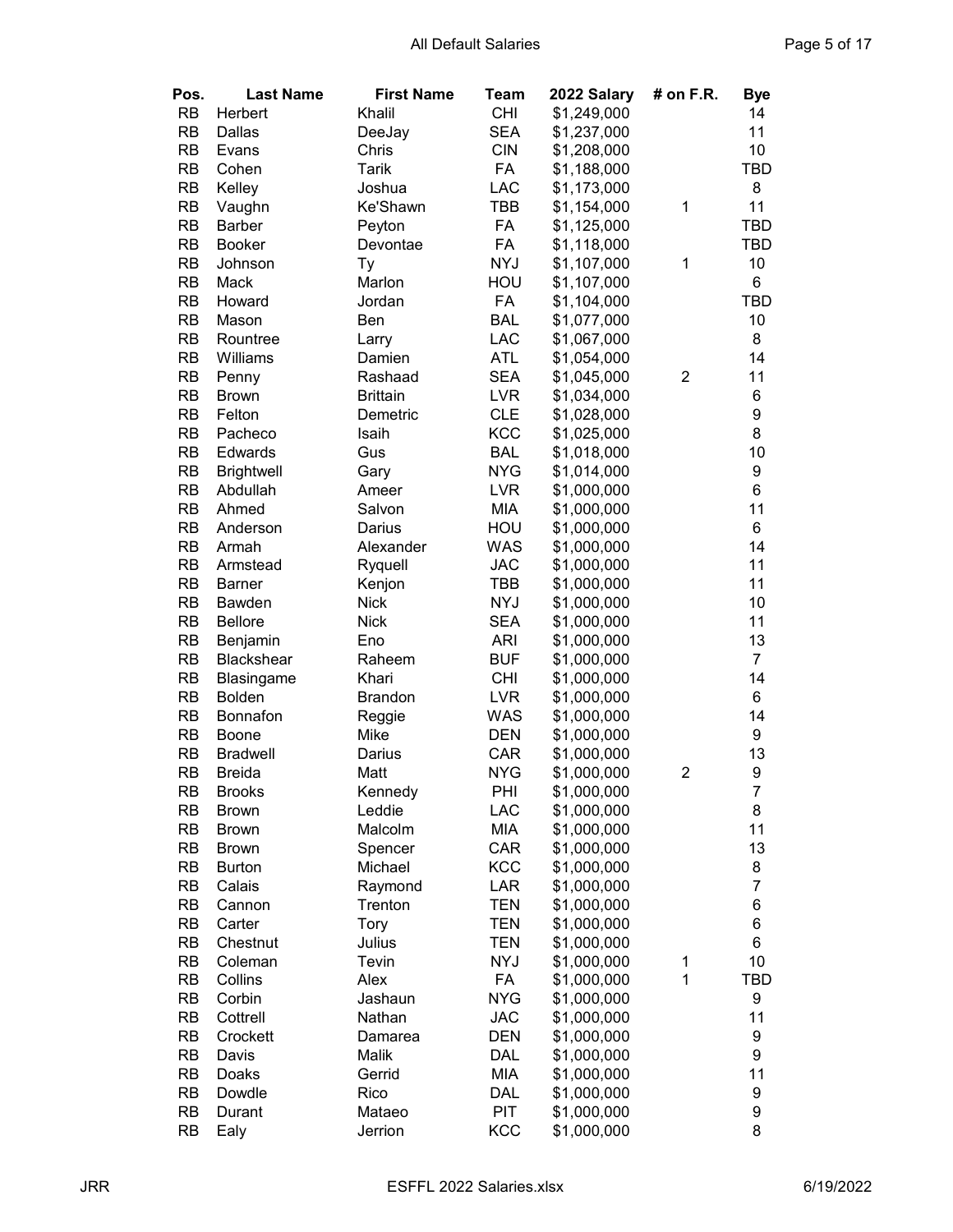| Pos.      | <b>Last Name</b> | <b>First Name</b> | <b>Team</b> | 2022 Salary | # on F.R.      | <b>Bye</b>       |
|-----------|------------------|-------------------|-------------|-------------|----------------|------------------|
| <b>RB</b> | Edmunds          | <b>Trey</b>       | PIT         | \$1,000,000 |                | 9                |
| <b>RB</b> | Evans            | Darrynton         | <b>CHI</b>  | \$1,000,000 |                | 14               |
| <b>RB</b> | Foreman          | D'Onta            | CAR         | \$1,000,000 | $\overline{2}$ | 13               |
| <b>RB</b> | Freeman          | Royce             | HOU         | \$1,000,000 |                | 6                |
| <b>RB</b> | Funk             | Jake              | LAR         | \$1,000,000 |                | $\overline{7}$   |
| <b>RB</b> | Goodson          | Tyler             | <b>GBP</b>  | \$1,000,000 |                | 14               |
| <b>RB</b> | Gore             | Derrick           | <b>KCC</b>  | \$1,000,000 |                | 8                |
| <b>RB</b> | Ham              | <b>CJ</b>         | <b>MIN</b>  | \$1,000,000 |                | $\overline{7}$   |
| <b>RB</b> | Hardy            | JaQuan            | <b>DAL</b>  | \$1,000,000 |                | 9                |
| <b>RB</b> | Hasty            | JaMycal           | <b>SFO</b>  | \$1,000,000 |                | 9                |
| <b>RB</b> | Hill             | Justice           | <b>BAL</b>  | \$1,000,000 |                | 10               |
| <b>RB</b> | Hill             | Kylin             | <b>GBP</b>  | \$1,000,000 |                | 14               |
| <b>RB</b> | Hilliard         | Dontrell          | <b>TEN</b>  | \$1,000,000 | 1              | 6                |
| <b>RB</b> | Holyfield        | Elijah            | <b>CIN</b>  | \$1,000,000 |                | 10               |
| <b>RB</b> | Homer            | Travis            | <b>SEA</b>  | \$1,000,000 |                | 11               |
| <b>RB</b> | Horvath          | Zander            | <b>LAC</b>  | \$1,000,000 |                | 8                |
| <b>RB</b> | Howell           | <b>Buddy</b>      | <b>LAR</b>  | \$1,000,000 |                | $\overline{7}$   |
| <b>RB</b> | Huntley          | Caleb             | <b>ATL</b>  | \$1,000,000 |                | 14               |
| <b>RB</b> | Huntley          | Jason             | PHI         | \$1,000,000 |                | $\overline{7}$   |
| <b>RB</b> | Igwebuike        | Godwin            | <b>DET</b>  | \$1,000,000 |                | 6                |
| <b>RB</b> | Ingold           | Alec              | <b>MIA</b>  | \$1,000,000 |                | 11               |
| <b>RB</b> | Jackson          | Deon              | <b>IND</b>  | \$1,000,000 |                | 14               |
| <b>RB</b> | Janovich         | Andy              | HOU         | \$1,000,000 |                | 6                |
| <b>RB</b> | Jefferson        | Jermar            | <b>DET</b>  | \$1,000,000 |                | 6                |
| <b>RB</b> | Johnson          | <b>D'Ernest</b>   | <b>CLE</b>  | \$1,000,000 |                | $\boldsymbol{9}$ |
| <b>RB</b> | Johnson          | Jakob             | <b>LVR</b>  | \$1,000,000 |                | 6                |
| <b>RB</b> | Johnson          | Josh              | <b>SEA</b>  | \$1,000,000 |                | 11               |
| <b>RB</b> | Jones            | Taiwan            | <b>BUF</b>  | \$1,000,000 |                | $\overline{7}$   |
| <b>RB</b> | Jones            | Tony              | <b>NOS</b>  | \$1,000,000 |                | 14               |
| <b>RB</b> | Jones            | Xavier            | LAR         | \$1,000,000 |                | $\overline{7}$   |
| <b>RB</b> | Juszczyk         | Kyle              | <b>SFO</b>  | \$1,000,000 |                | 9                |
| <b>RB</b> | Kelly            | John              | <b>CLE</b>  | \$1,000,000 |                | $\boldsymbol{9}$ |
| <b>RB</b> | Knight           | Zonovan           | <b>NYJ</b>  | \$1,000,000 |                | 10               |
| <b>RB</b> | Koback           | <b>Bryant</b>     | <b>MIN</b>  | \$1,000,000 |                | $\overline{7}$   |
| <b>RB</b> | Laird            | Patrick           | <b>MIA</b>  | \$1,000,000 |                | 11               |
| <b>RB</b> | Mason            | Jordan            | <b>SFO</b>  | \$1,000,000 |                | 9                |
| <b>RB</b> | McCormick        | Sincere           | <b>LVR</b>  | \$1,000,000 |                | 6                |
| <b>RB</b> | McCrary          | Nate              | <b>BAL</b>  | \$1,000,000 |                | 10               |
| RB        | McFarland        | Anthony           | PIT         | \$1,000,000 |                | 9                |
| <b>RB</b> | McKinnon         | Jerick            | <b>KCC</b>  | \$1,000,000 |                | 8                |
| <b>RB</b> | <b>McNichols</b> | Jeremy            | FA          | \$1,000,000 |                | <b>TBD</b>       |
| <b>RB</b> | Montgomery       | Тy                | <b>NEP</b>  | \$1,000,000 |                | 10               |
| <b>RB</b> | Nabers           | Gabe              | <b>LAC</b>  | \$1,000,000 |                | 8                |
| <b>RB</b> | Nall             | Ryan              | <b>DAL</b>  | \$1,000,000 |                | 9                |
| <b>RB</b> | Ogunbowale       | Dare              | HOU         | \$1,000,000 |                | 6                |
| <b>RB</b> | Ollison          | Qadree            | <b>ATL</b>  | \$1,000,000 |                | 14               |
| <b>RB</b> | Ozigbo           | Devine            | <b>NOS</b>  | \$1,000,000 |                | 14               |
| <b>RB</b> | Patterson        | Jaret             | WAS         | \$1,000,000 | 1              | 14               |
| <b>RB</b> | Perine           | Lamical           | <b>NYJ</b>  | \$1,000,000 |                | 10               |
| <b>RB</b> | Perine           | Samaje            | <b>CIN</b>  | \$1,000,000 | $\mathbf 1$    | 10               |
| <b>RB</b> | Person           | <b>Ricky</b>      | <b>BAL</b>  | \$1,000,000 |                | 10               |
| <b>RB</b> | Phillips         | Scottie           | FA          | \$1,000,000 |                | TBD              |
| RB        | Pledger          | TJ                | <b>ARI</b>  | \$1,000,000 |                | 13               |
| RB        | Prentice         | Adam              | <b>NOS</b>  | \$1,000,000 |                | 14               |
| <b>RB</b> | Price            | D'vonte           | <b>IND</b>  | \$1,000,000 |                | 14               |
|           |                  |                   |             |             |                |                  |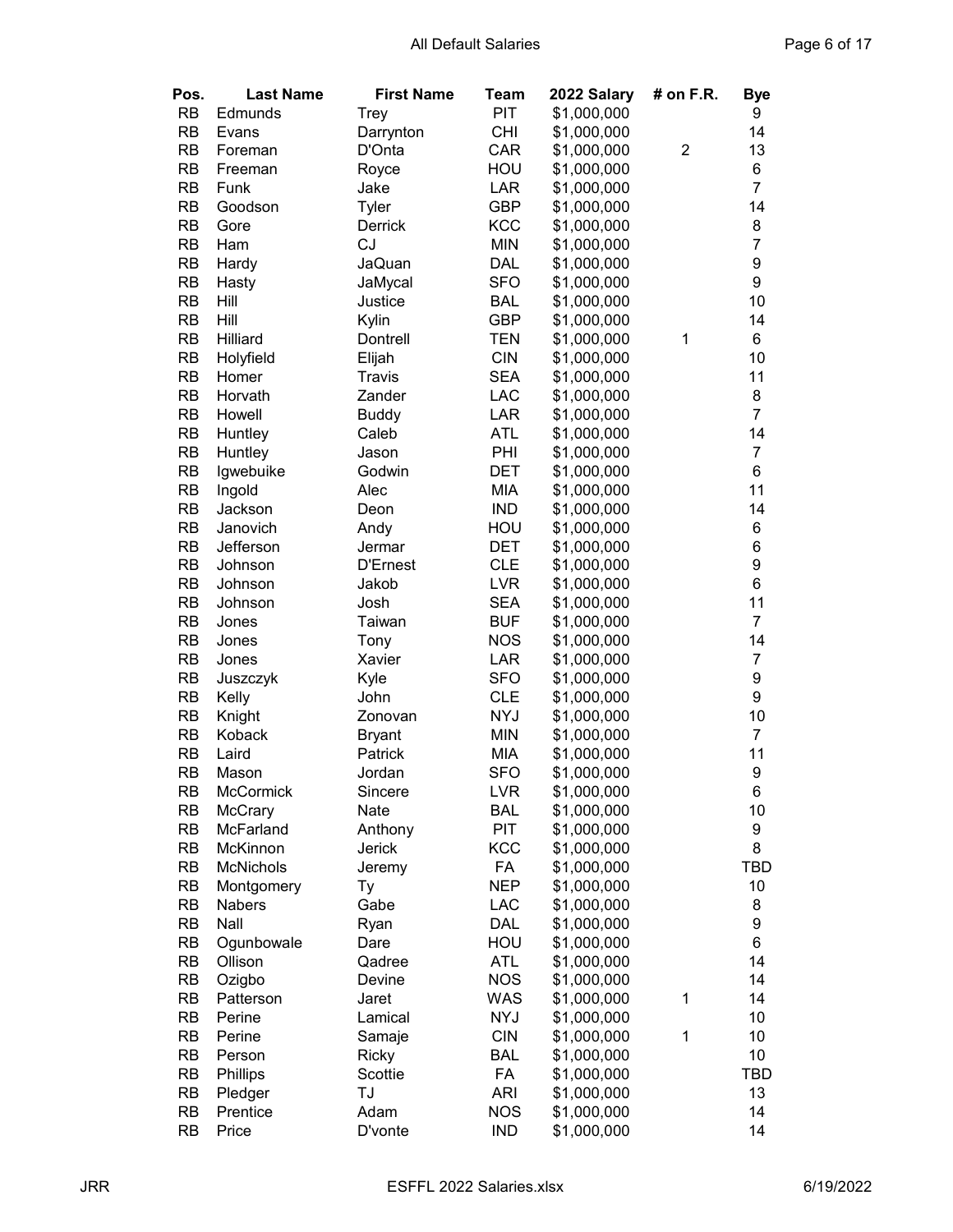| Pos.      | <b>Last Name</b> | <b>First Name</b> | Team       | 2022 Salary | # on F.R.               | <b>Bye</b>     |
|-----------|------------------|-------------------|------------|-------------|-------------------------|----------------|
| <b>RB</b> | Reynolds         | Craig             | <b>DET</b> | \$1,000,000 |                         | 6              |
| <b>RB</b> | Ricard           | Patrick           | <b>BAL</b> | \$1,000,000 |                         | 10             |
| <b>RB</b> | Sargent          | Mekhi             | <b>JAC</b> | \$1,000,000 |                         | 11             |
| <b>RB</b> | Smith            | Keith             | <b>ATL</b> | \$1,000,000 |                         | 14             |
| <b>RB</b> | Snell            | Benny             | <b>PIT</b> | \$1,000,000 |                         | 9              |
| <b>RB</b> | Stanton          | Johnny            | <b>CLE</b> | \$1,000,000 |                         | 9              |
| <b>RB</b> | Taylor           | J.J.              | <b>NEP</b> | \$1,000,000 |                         | 10             |
| <b>RB</b> | Taylor           | Patrick           | <b>GBP</b> | \$1,000,000 |                         | 14             |
| <b>RB</b> | Thompson         | Darwin            | <b>SEA</b> | \$1,000,000 |                         | 11             |
| <b>RB</b> |                  | <b>CJ</b>         |            |             |                         | 14             |
|           | Verdell          |                   | <b>IND</b> | \$1,000,000 |                         |                |
| <b>RB</b> | Ward             | Jonathan          | <b>ARI</b> | \$1,000,000 |                         | 13             |
| <b>RB</b> | Warren           | Jaylen            | PIT        | \$1,000,000 |                         | 9              |
| <b>RB</b> | Washington       | Dwayne            | <b>NOS</b> | \$1,000,000 |                         | 14             |
| <b>RB</b> | Watt             | Derek             | PIT        | \$1,000,000 |                         | 9              |
| <b>RB</b> | White            | Zaquandre         | MIA        | \$1,000,000 |                         | 11             |
| <b>RB</b> | <b>Wilkins</b>   | Jordan            | <b>TEN</b> | \$1,000,000 |                         | 6              |
| <b>RB</b> | Williams         | Antonio           | <b>NYG</b> | \$1,000,000 |                         | 9              |
| <b>RB</b> | Williams         | Jonathan          | WAS        | \$1,000,000 |                         | 14             |
| <b>RB</b> | Williams         | Pooka             | <b>CIN</b> | \$1,000,000 |                         | 10             |
| <b>RB</b> | Williams         | Trayveon          | <b>CIN</b> | \$1,000,000 |                         | 10             |
| <b>RB</b> | Williams         | Ty'Son            | <b>IND</b> | \$1,000,000 | 1                       | 14             |
| WR        | Adams            | Davante           | <b>LVR</b> | \$5,117,000 | 4                       | 6              |
| <b>WR</b> | Kupp             | Cooper            | LAR        | \$4,960,000 | 3                       | $\overline{7}$ |
| <b>WR</b> | Hill             | Tyreek            | MIA        | \$4,524,000 | 5                       | 11             |
| <b>WR</b> | Diggs            | Stefon            | <b>BUF</b> | \$4,364,000 | 4                       | $\overline{7}$ |
| <b>WR</b> | Allen            | Keenan            | LAC        | \$4,168,000 | 3                       | 8              |
| <b>WR</b> | Evans            | Mike              | TBB        | \$4,084,000 | 3                       | 11             |
| <b>WR</b> | Lockett          | Tyler             | <b>SEA</b> | \$4,022,000 | 3                       | 11             |
| <b>WR</b> | Jefferson        | Justin            | <b>MIN</b> | \$3,990,000 | 5                       | $\overline{7}$ |
| WR        | Hopkins          | DeAndre           | <b>ARI</b> | \$3,988,000 | 3                       | 13             |
| <b>WR</b> | Metcalf          | D.K.              | <b>SEA</b> | \$3,972,000 | 9                       | 11             |
| <b>WR</b> |                  | Michael           | <b>NOS</b> |             | 1                       | 14             |
| <b>WR</b> | Thomas<br>Godwin | Chris             | <b>TBB</b> | \$3,881,000 | 4                       | 11             |
|           |                  |                   |            | \$3,797,000 |                         |                |
| WR        | Cooper           | Amari             | <b>CLE</b> | \$3,708,000 | 5                       | 9              |
| <b>WR</b> | Johnson          | Diontae           | <b>PIT</b> | \$3,599,000 | 3                       | 9              |
| <b>WR</b> | <b>Brown</b>     | A.J.              | PHI        | \$3,384,000 | 3                       | $\overline{7}$ |
| WR        | Moore            | D.J.              | CAR        | \$3,328,000 | 2                       | 13             |
| WR        | Thielen          | Adam              | <b>MIN</b> | \$3,299,000 | 3                       | $\overline{7}$ |
| <b>WR</b> | Chase            | Ja'Marr           | <b>CIN</b> | \$3,296,000 | 3                       | 10             |
| WR        | McLaurin         | Terry             | WAS        | \$3,285,000 | 5                       | 14             |
| WR        | Jones            | Marvin            | <b>JAC</b> | \$3,229,000 | $\overline{2}$          | 11             |
| WR        | Robinson         | Allen             | LAR        | \$3,223,000 | 4                       | $\overline{7}$ |
| WR        | Lamb             | CeeDee            | DAL        | \$3,139,000 | 3                       | 9              |
| WR        | Woods            | Robert            | <b>TEN</b> | \$3,137,000 | 1                       | 6              |
| WR        | Samuel           | Deebo             | <b>SFO</b> | \$3,115,000 | 3                       | 9              |
| WR        | <b>Brown</b>     | Antonio           | FA         | \$3,073,000 | $\mathbf 1$             | TBD            |
| WR        | Jones            | Julio             | FA         | \$3,041,000 | $\overline{2}$          | TBD            |
| WR        | Boyd             | Tyler             | <b>CIN</b> | \$3,017,000 |                         | 10             |
| WR        | Waddle           | Jaylen            | MIA        | \$3,009,000 | $\overline{\mathbf{c}}$ | 11             |
| WR        | <b>Brown</b>     | Marquise          | <b>ARI</b> | \$2,993,000 | $\overline{\mathbf{c}}$ | 13             |
| WR        | Cooks            | <b>Brandin</b>    | HOU        | \$2,976,000 | 3                       | 6              |
| <b>WR</b> | Ridley           | Calvin            | <b>ATL</b> | \$2,925,000 | $\overline{\mathbf{c}}$ | 14             |
| WR        | <b>Higgins</b>   | Tee               | <b>CIN</b> | \$2,915,000 | 3                       | 10             |
| <b>WR</b> | Beasley          | Cole              | FA         | \$2,873,000 | 1                       | TBD            |
| <b>WR</b> | Landry           | Jarvis            | <b>NOS</b> | \$2,820,000 | 1                       | 14             |
|           |                  |                   |            |             |                         |                |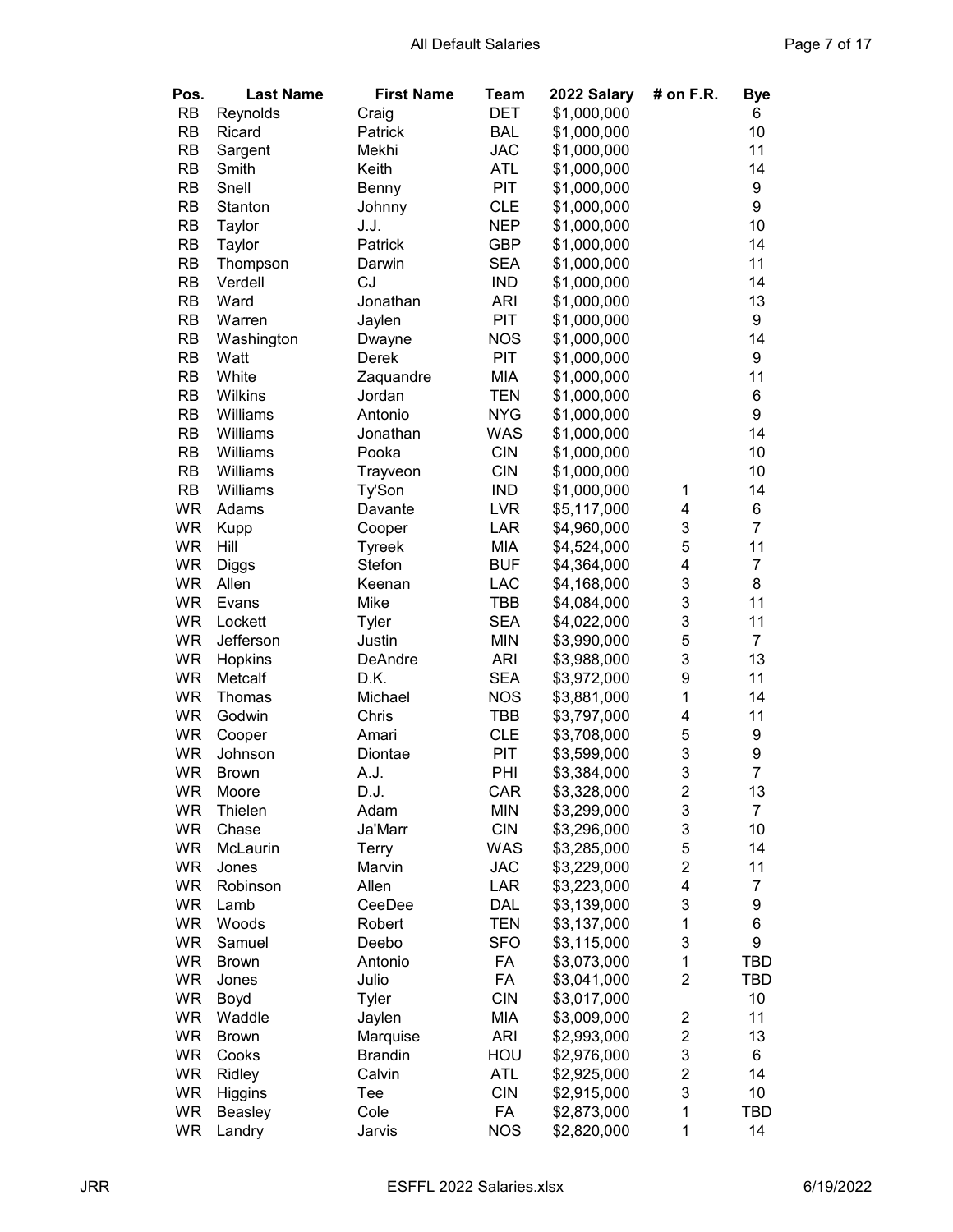| Pos.      | <b>Last Name</b> | <b>First Name</b> | Team       | 2022 Salary | # on F.R.      | <b>Bye</b>       |
|-----------|------------------|-------------------|------------|-------------|----------------|------------------|
| <b>WR</b> | Renfrow          | Hunter            | <b>LVR</b> | \$2,807,000 | 3              | 6                |
| <b>WR</b> | Williams         | Mike              | <b>LAC</b> | \$2,792,000 | 3              | 8                |
| <b>WR</b> | Smith-Schuster   | JuJu              | <b>KCC</b> | \$2,715,000 |                | 8                |
| <b>WR</b> | <b>Kirk</b>      | Christian         | <b>JAC</b> | \$2,685,000 | $\mathbf{1}$   | 11               |
| <b>WR</b> | Claypool         | Chase             | <b>PIT</b> | \$2,661,000 | $\mathbf 1$    | 9                |
| <b>WR</b> | Parker           | DeVante           | <b>NEP</b> | \$2,658,000 | $\overline{2}$ | 10               |
| <b>WR</b> | Aiyuk            | <b>Brandon</b>    | <b>SFO</b> | \$2,654,000 | 3              | 9                |
| <b>WR</b> | Anderson         | Robby             | CAR        | \$2,651,000 |                | 13               |
| <b>WR</b> | Smith            | DeVonta           | PHI        | \$2,574,000 | $\overline{c}$ | $\overline{7}$   |
| <b>WR</b> | Pittman          | Michael           | <b>IND</b> | \$2,513,000 | 3              | 14               |
| <b>WR</b> | Crowder          | Jamison           | <b>BUF</b> | \$2,501,000 |                | $\overline{7}$   |
| <b>WR</b> | Sanders          | Emmanuel          | <b>BUF</b> | \$2,498,000 | $\overline{c}$ | $\overline{7}$   |
| <b>WR</b> | London           | <b>Drake</b>      | <b>ATL</b> | \$2,431,000 |                | 14               |
| <b>WR</b> | St. Brown        | Amon-Ra           | <b>DET</b> | \$2,428,000 | 1              | 6                |
| <b>WR</b> | Mooney           | Darnell           | <b>CHI</b> | \$2,427,000 | 3              | 14               |
| <b>WR</b> | Wilson           | Garrett           | <b>NYJ</b> | \$2,419,000 |                | 10               |
| <b>WR</b> | Olave            | Chris             | <b>NOS</b> | \$2,413,000 |                | 14               |
| <b>WR</b> | Williams         | Jameson           | <b>DET</b> | \$2,408,000 |                | 6                |
| <b>WR</b> | Dotson           | Jahan             | <b>WAS</b> | \$2,384,000 |                | 14               |
| <b>WR</b> | Gallup           | Michael           | <b>DAL</b> | \$2,376,000 | 1              | 9                |
| <b>WR</b> | <b>Burks</b>     | Treylon           | <b>TEN</b> | \$2,373,000 |                | 6                |
| <b>WR</b> | Moore            | Elijah            | <b>NYJ</b> | \$2,289,000 | $\overline{c}$ | 10               |
| <b>WR</b> | Gage             | <b>Russell</b>    | TBB        | \$2,285,000 | $\overline{2}$ | 11               |
| <b>WR</b> | Watson           | Christian         | GBP        | \$2,279,000 |                | 14               |
| <b>WR</b> | Robinson         | Wan'Dale          | <b>NYG</b> | \$2,227,000 |                | 9                |
| <b>WR</b> | Metchie          | John              | HOU        | \$2,221,000 |                | 6                |
| <b>WR</b> | Thornton         | Tyquan            | <b>NEP</b> | \$2,186,000 |                | 10               |
| <b>WR</b> | Beckham          | Odell             | FA         | \$2,176,000 | 3              | TBD              |
| <b>WR</b> | Pickens          | George            | PIT        | \$2,175,000 |                | 9                |
| <b>WR</b> | Pierce           | Alec              | <b>IND</b> | \$2,169,000 |                | 14               |
| <b>WR</b> | Shenault         | Laviska           | <b>JAC</b> | \$2,169,000 | $\mathbf{1}$   | 11               |
| <b>WR</b> | Moore            | Skyy              | <b>KCC</b> | \$2,163,000 |                | 8                |
| <b>WR</b> | Chark            | DJ                | DET        | \$2,157,000 | 1              | 6                |
| <b>WR</b> | <b>Bateman</b>   | Rashod            | <b>BAL</b> | \$2,090,000 | 1              | 10               |
| <b>WR</b> | Jones            | Velus             | <b>CHI</b> | \$2,064,000 |                | 14               |
| <b>WR</b> | Davis            | Corey             | <b>NYJ</b> | \$2,029,000 | $\mathbf{1}$   | 10               |
| WR        | Hilton           | TY                | FA         | \$2,028,000 |                | TBD              |
| WR        | Moore            | Rondale           | <b>ARI</b> | \$2,019,000 | $\mathbf 1$    | 13               |
| WR        | Golladay         | Kenny             | <b>NYG</b> | \$2,003,000 | $\overline{2}$ | 9                |
| WR        | <b>Bourne</b>    | Kendrick          | <b>NEP</b> | \$2,001,000 |                | 10               |
| WR        | Shepard          | Sterling          | <b>NYG</b> | \$1,994,000 |                | 9                |
| WR        | Samuel           | Curtis            | <b>WAS</b> | \$1,979,000 |                | 14               |
| WR        | Toney            | Kadarius          | <b>NYG</b> | \$1,970,000 |                | 9                |
| WR        | Tolbert          | Jalen             | <b>DAL</b> | \$1,965,000 |                | $\boldsymbol{9}$ |
| WR        | Jeudy            | Jerry             | <b>DEN</b> | \$1,963,000 | 2              | 9                |
| WR        | Agholor          | Nelson            | <b>NEP</b> | \$1,946,000 | $\overline{1}$ | 10               |
| WR        | Davis            | Gabriel           | <b>BUF</b> | \$1,936,000 |                | $\boldsymbol{7}$ |
| WR        | Sutton           | Courtland         | <b>DEN</b> | \$1,913,000 | 5              | 9                |
| WR        | Hardman          | Mecole            | KCC        | \$1,904,000 |                | 8                |
| WR        | Slayton          | Darius            | <b>NYG</b> | \$1,904,000 |                | $\boldsymbol{9}$ |
| WR        | Bell             | David             | <b>CLE</b> | \$1,901,000 |                | $\boldsymbol{9}$ |
| WR        | Edelman          | Julian            | FA         | \$1,886,000 |                | TBD              |
| WR        | Gray             | Danny             | <b>SFO</b> | \$1,866,000 |                | 9                |
| WR        | <b>Meyers</b>    | Jakobi            | <b>NEP</b> | \$1,858,000 | $\overline{c}$ | 10               |
| WR        | Pascal           | Zach              | PHI        | \$1,837,000 |                | $\overline{7}$   |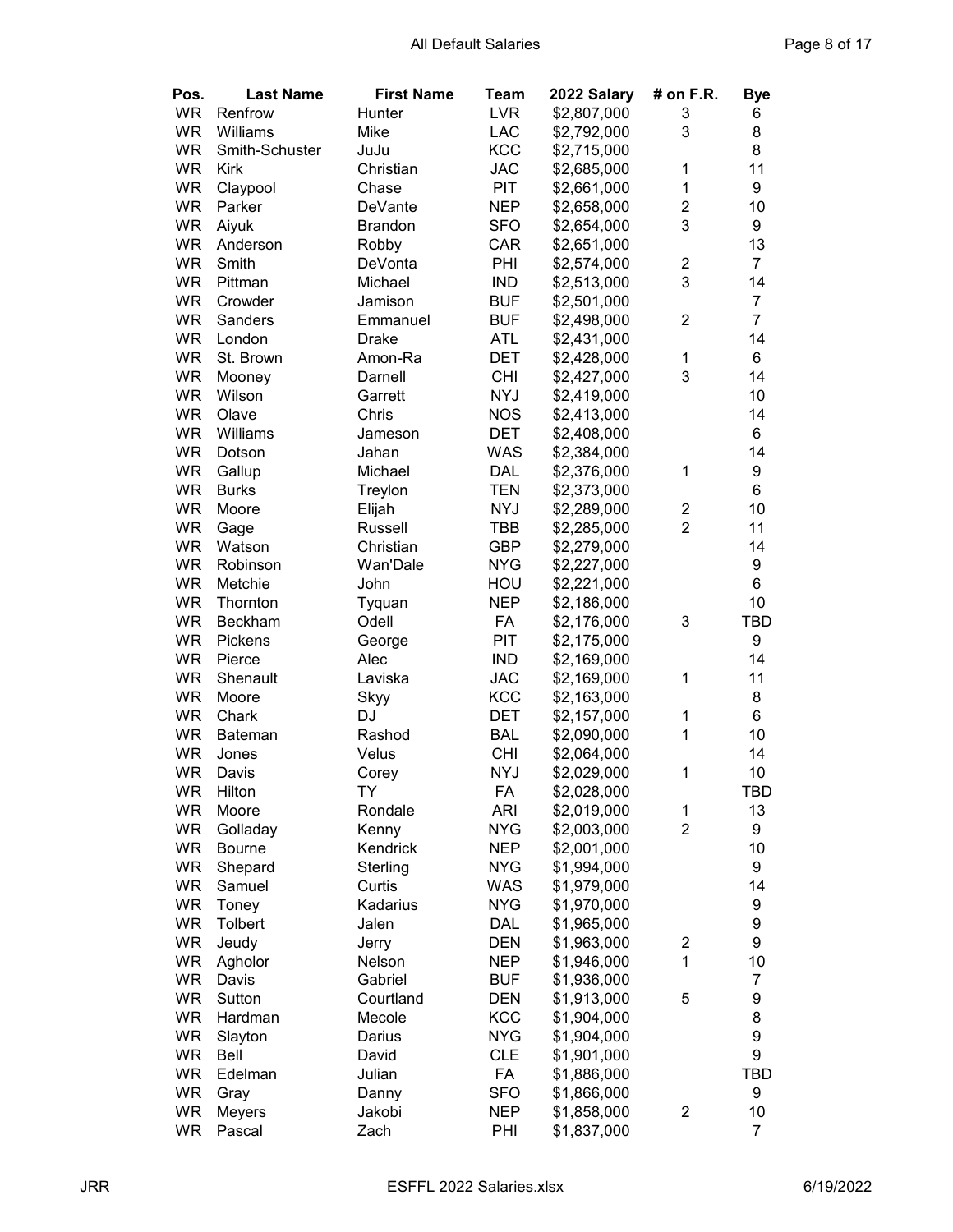| Pos.      | <b>Last Name</b>         | <b>First Name</b> | Team                     | 2022 Salary                | # on F.R.    | <b>Bye</b>            |
|-----------|--------------------------|-------------------|--------------------------|----------------------------|--------------|-----------------------|
| <b>WR</b> | Palmer                   | Josh              | <b>LAC</b>               | \$1,816,000                |              | 8                     |
| <b>WR</b> | Jefferson                | Van               | LAR                      | \$1,806,000                | 3            | $\overline{7}$        |
| <b>WR</b> | Patrick                  | Tim               | <b>DEN</b>               | \$1,755,000                |              | 9                     |
| <b>WR</b> | Ezukanma                 | Erik              | MIA                      | \$1,749,000                |              | 11                    |
| <b>WR</b> | Fitzgerald               | Larry             | FA                       | \$1,743,000                |              | TBD                   |
| <b>WR</b> | Lazard                   | Allen             | <b>GBP</b>               | \$1,740,000                |              | 14                    |
| <b>WR</b> | Cobb                     | Randall           | GBP                      | \$1,717,000                |              | 14                    |
| <b>WR</b> | Doubs                    | Romeo             | <b>GBP</b>               | \$1,709,000                |              | 14                    |
| <b>WR</b> | Collins                  | Nico              | HOU                      | \$1,694,000                |              | 6                     |
| <b>WR</b> | Fuller                   | Will              | FA                       | \$1,687,000                |              | <b>TBD</b>            |
| <b>WR</b> | Austin                   | Calvin            | PIT                      | \$1,674,000                |              | 9                     |
| <b>WR</b> | Shakir                   | Khalil            | <b>BUF</b>               | \$1,615,000                |              | $\overline{7}$        |
| <b>WR</b> | Reagor                   | Jalen             | PHI                      | \$1,599,000                |              | $\overline{7}$        |
| <b>WR</b> | Eskridge                 | D'Wayne           | <b>SEA</b>               | \$1,584,000                |              | 11                    |
| <b>WR</b> | <b>Brown</b>             | John              | FA                       | \$1,583,000                |              | <b>TBD</b>            |
| <b>WR</b> | Marshall_Jr              | Terrance          | CAR                      | \$1,579,000                |              | 13                    |
| <b>WR</b> |                          | Henry             | FA                       | \$1,542,000                |              | TBD                   |
| <b>WR</b> | <b>Ruggs</b><br>Amendola | Danny             | FA                       | \$1,538,000                |              | <b>TBD</b>            |
| <b>WR</b> | Cole                     | Keelan            | <b>LVR</b>               | \$1,538,000                |              | 6                     |
| <b>WR</b> | Conley                   | Chris             | HOU                      | \$1,538,000                |              | 6                     |
| <b>WR</b> |                          | Montrell          | <b>DEN</b>               |                            |              | $\boldsymbol{9}$      |
| <b>WR</b> | Washington               |                   |                          | \$1,534,000                |              | 6                     |
| <b>WR</b> | Philips                  | Kyle              | <b>TEN</b><br><b>KCC</b> | \$1,528,000                | $\mathbf{1}$ | 8                     |
| <b>WR</b> | Valdes-Scantling         | Marquez           | <b>WAS</b>               | \$1,471,000<br>\$1,460,000 |              | 14                    |
| <b>WR</b> | <b>Brown</b>             | Dyami             | <b>DAL</b>               |                            |              |                       |
| <b>WR</b> | Washington<br>Schwartz   | James             | <b>CLE</b>               | \$1,449,000<br>\$1,448,000 |              | 9<br>$\boldsymbol{9}$ |
| <b>WR</b> | Atwell                   | Anthony<br>Tutu   | LAR                      | \$1,430,000                |              | $\overline{7}$        |
| <b>WR</b> | Watkins                  | Sammy             | <b>GBP</b>               | \$1,411,000                |              | 14                    |
| <b>WR</b> | Robinson                 | Demarcus          | <b>LVR</b>               | \$1,404,000                |              | 6                     |
| <b>WR</b> | Smith                    | Tre'Quan          | <b>NOS</b>               | \$1,381,000                |              | 14                    |
| <b>WR</b> | Tate                     | Golden            | FA                       | \$1,377,000                |              | TBD                   |
| <b>WR</b> | Nailor                   | Jalen             | <b>MIN</b>               | \$1,365,000                |              | $\overline{7}$        |
| <b>WR</b> | Rodgers                  | Amari             | GBP                      | \$1,365,000                | 1            | 14                    |
| <b>WR</b> | Edwards                  | <b>Bryan</b>      | <b>ATL</b>               | \$1,346,000                | 1            | 14                    |
| <b>WR</b> | Osborn                   | K.J.              | <b>MIN</b>               | \$1,326,000                | $\mathbf{1}$ | $\overline{7}$        |
| <b>WR</b> | Perriman                 | <b>Breshard</b>   | <b>TBB</b>               | \$1,322,000                |              | 11                    |
| WR        | Fitzpatrick              | Dez               | <b>TEN</b>               | \$1,318,000                |              | 6                     |
| WR        | Green                    | ΑJ                | <b>ARI</b>               | \$1,312,000                | 1            | 13                    |
| WR        | Duvernay                 | Devin             | <b>BAL</b>               | \$1,304,000                |              | 10                    |
| WR        | Woods                    | Mike              | <b>CLE</b>               | \$1,301,000                |              | 9                     |
| WR        | Ward                     | Greg              | PHI                      | \$1,262,000                |              | $\overline{7}$        |
| WR        | Miller                   | Anthony           | PIT                      | \$1,247,000                |              | $\boldsymbol{9}$      |
| WR        | Peoples-Jones            | Donovan           | <b>CLE</b>               | \$1,247,000                |              | 9                     |
| <b>WR</b> | Reynolds                 | Josh              | DET                      | \$1,247,000                |              | $\,6$                 |
| WR        | Hamler                   | KJ                | <b>DEN</b>               | \$1,237,000                |              | 9                     |
| WR        | Darden                   | Jaelon            | TBB                      | \$1,203,000                |              | 11                    |
| <b>WR</b> | Smith-Marsette           | Ihmir             | <b>MIN</b>               | \$1,199,000                |              | $\overline{7}$        |
| <b>WR</b> | <b>Berrios</b>           | <b>Braxton</b>    | <b>NYJ</b>               | \$1,195,000                |              | 10                    |
| <b>WR</b> | Callaway                 | Marquez           | <b>NOS</b>               | \$1,192,000                | $\mathbf 1$  | 14                    |
| <b>WR</b> | Jeffery                  | Alshon            | FA                       | \$1,188,000                |              | TBD                   |
| <b>WR</b> | <b>Byrd</b>              | Damiere           | <b>ATL</b>               | \$1,157,000                |              | 14                    |
| <b>WR</b> | Melton                   | Bo                | <b>SEA</b>               | \$1,144,000                |              | 11                    |
| <b>WR</b> | Wallace                  | Tylan             | <b>BAL</b>               | \$1,143,000                |              | 10                    |
| <b>WR</b> | McKenzie                 | Isaiah            | <b>BUF</b>               | \$1,127,000                |              | $\overline{7}$        |
| WR        | Young                    | Dareke            | <b>SEA</b>               | \$1,120,000                |              | 11                    |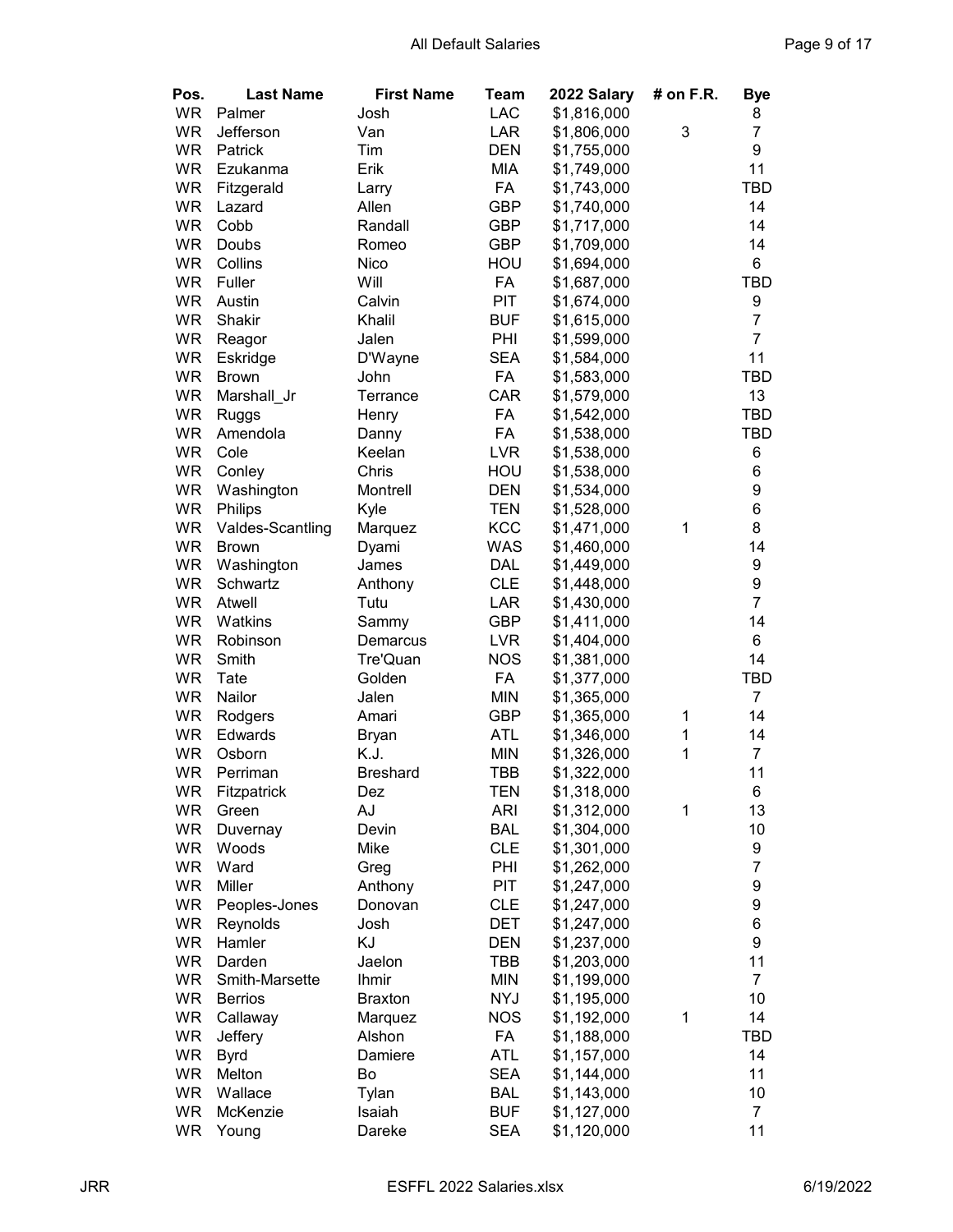| Pos.      | <b>Last Name</b>               | <b>First Name</b>       | Team       | 2022 Salary | # on F.R. | <b>Bye</b>       |
|-----------|--------------------------------|-------------------------|------------|-------------|-----------|------------------|
| <b>WR</b> | Humphries                      | Adam                    | FA         | \$1,090,000 |           | TBD              |
| <b>WR</b> | Cephus                         | Quintez                 | <b>DET</b> | \$1,078,000 |           | 6                |
| <b>WR</b> | Wilson                         | Cedrick                 | <b>MIA</b> | \$1,068,000 |           | 11               |
| <b>WR</b> | Watkins                        | Quez                    | PHI        | \$1,057,000 |           | $\overline{7}$   |
| <b>WR</b> | Johnson                        | Tyler                   | TBB        | \$1,051,000 |           | 11               |
| <b>WR</b> | Mims                           | Denzel                  | <b>NYJ</b> | \$1,047,000 |           | 10               |
| <b>WR</b> | Swain                          | Freddie                 | <b>SEA</b> | \$1,045,000 |           | 11               |
| <b>WR</b> | Pringle                        | <b>Byron</b>            | <b>CHI</b> | \$1,008,000 |           | 14               |
| <b>WR</b> | Snead                          | Willie                  | FA         | \$1,001,000 |           | TBD              |
| <b>WR</b> | Adams                          | Rodney                  | <b>MIN</b> | \$1,000,000 |           | $\overline{7}$   |
| <b>WR</b> | Agnew                          | Jamal                   | <b>JAC</b> | \$1,000,000 |           | 11               |
| <b>WR</b> | Akers                          | Landen                  | LAR        | \$1,000,000 |           | $\overline{7}$   |
| <b>WR</b> | Allen                          | Devon                   | PHI        | \$1,000,000 |           | $\overline{7}$   |
| <b>WR</b> | Allison                        | Geronimo                | <b>ATL</b> | \$1,000,000 |           | 14               |
| WR        | Arcega-Whiteside               | JJ                      | PHI        | \$1,000,000 |           | $\overline{7}$   |
| <b>WR</b> | Austin                         | Kevin                   | <b>JAC</b> | \$1,000,000 |           | 11               |
| <b>WR</b> | Austin                         | Tavon                   | <b>BUF</b> | \$1,000,000 |           | $\overline{7}$   |
| <b>WR</b> | <b>Bachman</b>                 | Alex                    | <b>NYG</b> | \$1,000,000 |           | 9                |
| <b>WR</b> | <b>Baker</b>                   | Kawaan                  | <b>NOS</b> | \$1,000,000 |           | 14               |
| <b>WR</b> | Bandy                          | Michael                 | <b>LAC</b> | \$1,000,000 |           | 8                |
| <b>WR</b> | <b>Batson</b>                  | Cameron                 | <b>ATL</b> | \$1,000,000 |           | 14               |
| <b>WR</b> |                                |                         | <b>KCC</b> | \$1,000,000 |           | 8                |
| <b>WR</b> | <b>Bayless</b><br><b>Beebe</b> | Omar<br>Chad            | HOU        | \$1,000,000 |           | 6                |
| <b>WR</b> |                                | Travis                  | <b>SFO</b> | \$1,000,000 |           | 9                |
| <b>WR</b> | Benjamin                       |                         | DET        | \$1,000,000 |           | 6                |
| <b>WR</b> | <b>Benson</b><br><b>Black</b>  | <b>Trinity</b><br>Tarik | <b>NYJ</b> | \$1,000,000 |           | 10               |
| <b>WR</b> | <b>Blake</b>                   | Christian               | <b>ARI</b> | \$1,000,000 |           | 13               |
| <b>WR</b> | Board                          | CJ                      | <b>NYG</b> | \$1,000,000 |           | 9                |
| <b>WR</b> | <b>Bolden</b>                  | Slade                   | <b>BAL</b> | \$1,000,000 |           | 10               |
| <b>WR</b> | Bowden_Jr.                     | Lynn                    | MIA        | \$1,000,000 |           | 11               |
| <b>WR</b> | Boykin                         | <b>Miles</b>            | PIT        | \$1,000,000 |           | 9                |
| <b>WR</b> | <b>Bradley</b>                 | Ja'Marcus               | <b>CLE</b> | \$1,000,000 |           | $\boldsymbol{9}$ |
| <b>WR</b> | <b>Brown</b>                   | Noah                    | DAL        | \$1,000,000 |           | 9                |
| <b>WR</b> | Cager                          | Lawrence                | <b>NYJ</b> | \$1,000,000 |           | 10               |
| <b>WR</b> | Cain                           | Deon                    | PHI        | \$1,000,000 |           | $\overline{7}$   |
| <b>WR</b> | Camp                           | Jalen                   | HOU        | \$1,000,000 |           | 6                |
| WR        | Campbell                       | Parris                  | <b>IND</b> | \$1,000,000 |           | 14               |
| <b>WR</b> | Carter                         | DeAndre                 | LAC        | \$1,000,000 |           | 8                |
| WR        | Chisena                        | Dan                     | <b>MIN</b> | \$1,000,000 |           | $\overline{7}$   |
| WR        | Cleveland                      | Tyrie                   | <b>DEN</b> | \$1,000,000 |           | 9                |
| WR        | Coleman                        | Corey                   | KCC        | \$1,000,000 |           | 8                |
| WR        | Coulter                        | Isaiah                  | <b>CHI</b> | \$1,000,000 |           | 14               |
| WR        | Coutee                         | Keke                    | <b>IND</b> | \$1,000,000 |           | 14               |
| WR        | Covey                          | <b>Britain</b>          | PHI        | \$1,000,000 |           | $\overline{7}$   |
| WR        | Cracraft                       | River                   | <b>MIA</b> | \$1,000,000 |           | 11               |
| WR        | Darby                          | Frank                   | <b>ATL</b> | \$1,000,000 |           | 14               |
| WR        | Davis                          | Davion                  | HOU        | \$1,000,000 |           | 6                |
| WR        | Davis                          | Quartney                | <b>IND</b> | \$1,000,000 |           | 14               |
| WR        | Dixon                          | Dai'Jean                | <b>NOS</b> | \$1,000,000 |           | 14               |
| <b>WR</b> | <b>Dorsett</b>                 | Phillip                 | HOU        | \$1,000,000 |           | 6                |
| WR        | Dortch                         | Greg                    | <b>ARI</b> | \$1,000,000 |           | 13               |
| WR        | Doss                           | Keelan                  | <b>NYG</b> | \$1,000,000 |           | 9                |
| <b>WR</b> |                                | Dontario                | <b>DAL</b> | \$1,000,000 |           | 9                |
| <b>WR</b> | Drummond<br>Dulin              | Ashton                  | <b>IND</b> | \$1,000,000 |           | 14               |
| <b>WR</b> | Erickson                       | Alex                    | WAS        | \$1,000,000 |           | 14               |
|           |                                |                         |            |             |           |                  |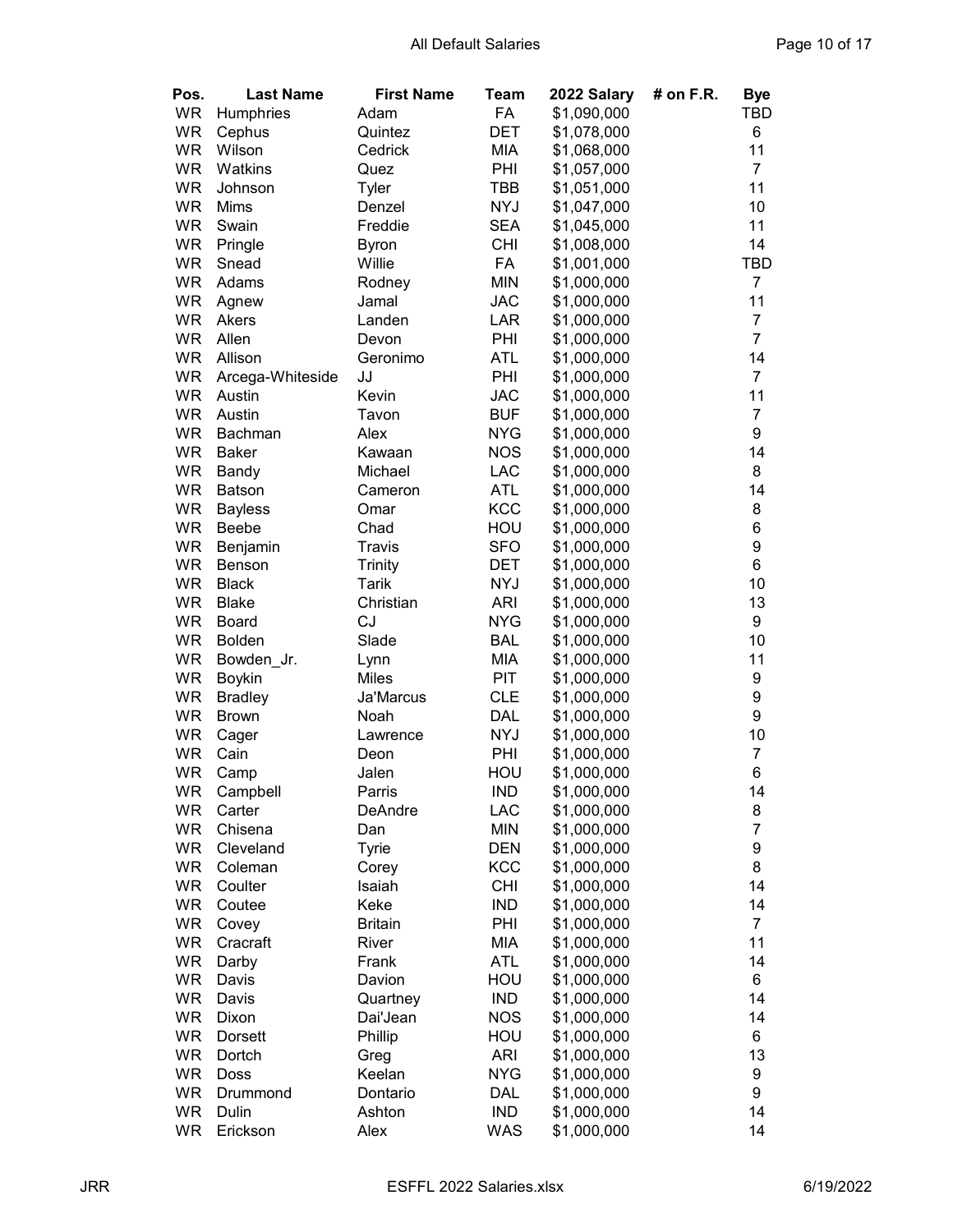| Pos.      | <b>Last Name</b> | <b>First Name</b> | Team       | 2022 Salary | $#$ on F.R. | <b>Bye</b>     |
|-----------|------------------|-------------------|------------|-------------|-------------|----------------|
| <b>WR</b> | Fehoko           | Simi              | <b>DAL</b> | \$1,000,000 |             | 9              |
| <b>WR</b> | Ffrench          | Maurice           | <b>LAC</b> | \$1,000,000 |             | 8              |
| <b>WR</b> | Ford             | Isaiah            | <b>NYG</b> | \$1,000,000 |             | 9              |
| <b>WR</b> | Foster           | Robert            | <b>NYG</b> | \$1,000,000 |             | 9              |
| <b>WR</b> | Fountain         | Daurice           | <b>KCC</b> | \$1,000,000 |             | 8              |
| <b>WR</b> | Fryfogle         | Тy                | <b>DAL</b> | \$1,000,000 |             | 9              |
| <b>WR</b> | Fulgham          | Travis            | <b>DEN</b> | \$1,000,000 |             | 9              |
| <b>WR</b> | Gafford          | Rico              | <b>GBP</b> | \$1,000,000 |             | 14             |
| <b>WR</b> | Gandy-Golden     | Antonio           | <b>WAS</b> | \$1,000,000 |             | 14             |
| <b>WR</b> | Goodwin          | Marquise          | <b>SEA</b> | \$1,000,000 |             | 11             |
| <b>WR</b> | Gordon           | Josh              | KCC        | \$1,000,000 |             | 8              |
| <b>WR</b> | Grant            | Jakeem            | <b>CLE</b> | \$1,000,000 |             | 9              |
| <b>WR</b> | Grayson          | Cyril             | <b>TBB</b> | \$1,000,000 |             | 11             |
| <b>WR</b> | Guyton           | Jalen             | <b>LAC</b> | \$1,000,000 |             | 8              |
| <b>WR</b> | Hall             | Marvin            | <b>JAC</b> | \$1,000,000 |             | 11             |
| <b>WR</b> | Harmon           | Kelvin            | <b>WAS</b> | \$1,000,000 |             | 14             |
| <b>WR</b> | Harris           | De'Michael        | <b>IND</b> | \$1,000,000 |             | 14             |
| WR        | Harris(Harty)    | Deonte            | <b>NOS</b> | \$1,000,000 |             | 14             |
| <b>WR</b> | Harry            | N'Keal            | <b>NEP</b> | \$1,000,000 |             | 10             |
| <b>WR</b> | Hart             | Penny             | <b>SEA</b> | \$1,000,000 |             | 11             |
| WR        | Higgins          | Rashard           | CAR        | \$1,000,000 |             | 13             |
| <b>WR</b> | Hightower        | John              | PHI        | \$1,000,000 |             | $\overline{7}$ |
| <b>WR</b> | Hodge            | KhaDarel          | <b>ATL</b> | \$1,000,000 |             | 14             |
| <b>WR</b> | Hodgins          | Isaiah            | <b>BUF</b> | \$1,000,000 |             | $\overline{7}$ |
| <b>WR</b> | <b>Hollins</b>   | Mack              | <b>LVR</b> | \$1,000,000 |             | 6              |
| <b>WR</b> | Hollister        | Cody              | <b>TEN</b> | \$1,000,000 |             | 6              |
| <b>WR</b> | Humphrey         | Lil'jordan        | <b>NEP</b> | \$1,000,000 |             | 10             |
| <b>WR</b> | Irwin            | Trenton           | <b>CIN</b> | \$1,000,000 |             | 10             |
| <b>WR</b> | Isabella         | Andy              | <b>ARI</b> | \$1,000,000 |             | 13             |
| <b>WR</b> | Jackson          | Trishton          | <b>MIN</b> | \$1,000,000 |             | $\overline{7}$ |
| <b>WR</b> | Jackson          | Warren            | LAR        | \$1,000,000 |             | $\overline{7}$ |
| <b>WR</b> | James            | Richie            | <b>NYG</b> | \$1,000,000 |             | 9              |
| <b>WR</b> | Jennings         | Gary              | KCC        | \$1,000,000 |             | 8              |
| <b>WR</b> | Jennings         | Jauan             | <b>SFO</b> | \$1,000,000 |             | 9              |
| <b>WR</b> | Johnson          | Cade              | <b>SEA</b> | \$1,000,000 |             | 11             |
| <b>WR</b> | Johnson          | Collin            | <b>NYG</b> | \$1,000,000 |             | 9              |
| WR        | Johnson          | Johnny            | HOU        | \$1,000,000 |             | 6              |
| <b>WR</b> | Johnson          | Josh              | <b>DET</b> | \$1,000,000 |             | 6              |
| WR        | Johnson          | KeeSean           | <b>SFO</b> | \$1,000,000 |             | 9              |
| WR        | Johnson          | Marcus            | <b>SFO</b> | \$1,000,000 | 1           | 9              |
| WR        | Johnson          | Olabisi           | <b>MIN</b> | \$1,000,000 |             | $\overline{7}$ |
| WR        |                  |                   | <b>LVR</b> | \$1,000,000 |             | 6              |
| WR        | Johnson          | Tyron             |            | \$1,000,000 |             | 11             |
|           | Jones            | Zay<br>Tom        | <b>JAC</b> |             |             |                |
| WR        | Kennedy          |                   | <b>DET</b> | \$1,000,000 |             | 6              |
| WR        | Kinsey           | Mason             | <b>TEN</b> | \$1,000,000 |             | 6              |
| WR        | Kirkwood         | Keith             | CAR        | \$1,000,000 |             | 13             |
| WR        | Kumerow          | Jake              | <b>BUF</b> | \$1,000,000 |             | $\overline{7}$ |
| WR        | Mack             | Austin            | <b>SFO</b> | \$1,000,000 |             | 9              |
| WR        | Malone           | Josh              | <b>TEN</b> | \$1,000,000 |             | 6              |
| <b>WR</b> | Martin           | Tay               | <b>SFO</b> | \$1,000,000 |             | 9              |
| WR        | <b>Matthews</b>  | Jordan            | <b>SFO</b> | \$1,000,000 |             | 9              |
| WR        | McCloud          | Ray-Ray           | <b>SFO</b> | \$1,000,000 |             | 9              |
| <b>WR</b> | McElroy          | Codey             | TBB        | \$1,000,000 |             | 11             |
| <b>WR</b> | McMath           | Racey             | <b>TEN</b> | \$1,000,000 |             | 6              |
| WR        | Meritt           | Kirk              | <b>NOS</b> | \$1,000,000 |             | 14             |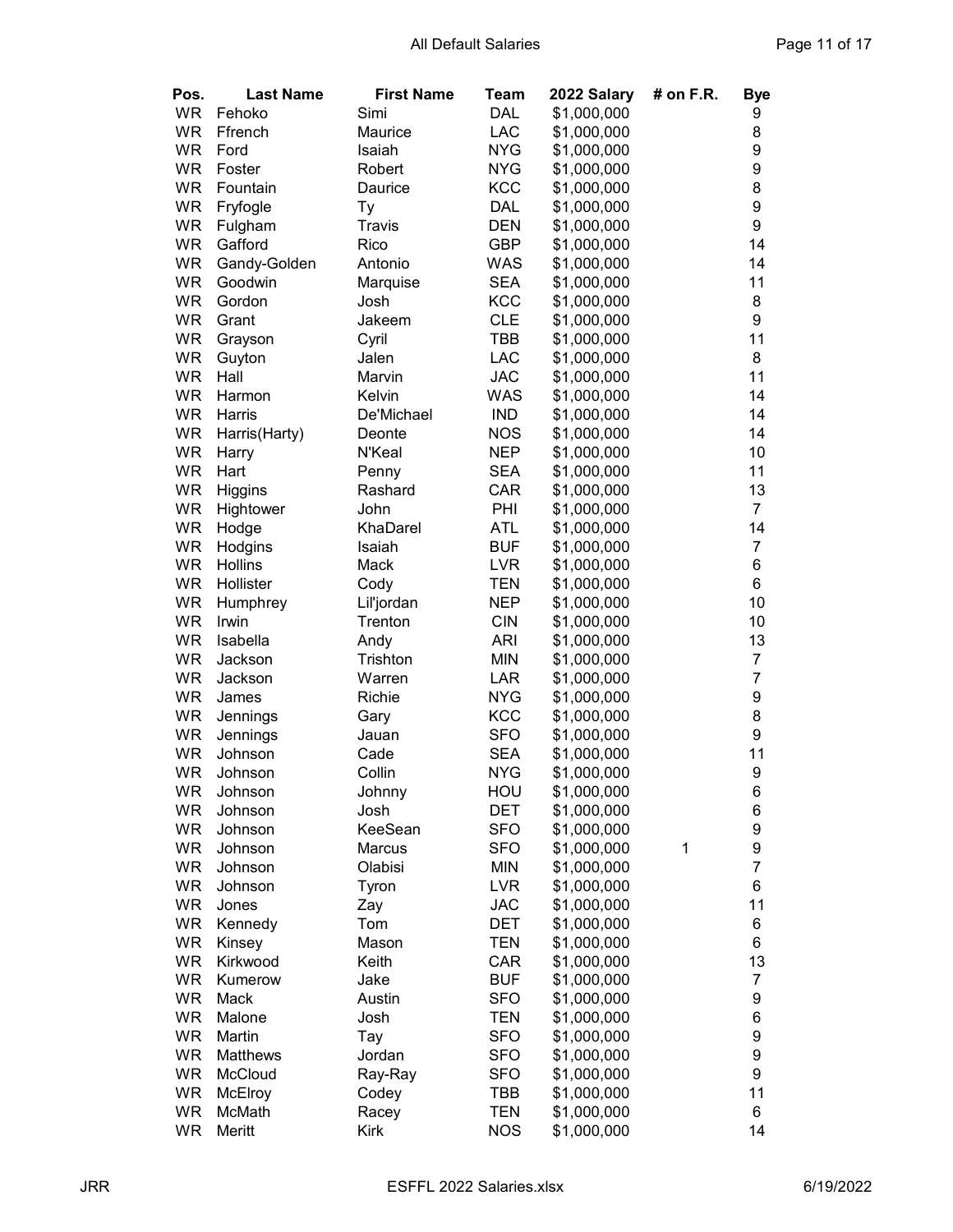| Pos.      | <b>Last Name</b> | <b>First Name</b> | Team       | 2022 Salary | # on F.R. | <b>Bye</b>     |
|-----------|------------------|-------------------|------------|-------------|-----------|----------------|
| <b>WR</b> | Miller           | Scott             | TBB        | \$1,000,000 |           | 11             |
| <b>WR</b> | Milne            | Dax               | <b>WAS</b> | \$1,000,000 |           | 14             |
| <b>WR</b> | Montgomery       | D.J.              | <b>NYJ</b> | \$1,000,000 |           | 10             |
| <b>WR</b> | Moore            | Chris             | HOU        | \$1,000,000 |           | 6              |
| <b>WR</b> | Moore            | David             | <b>CHI</b> | \$1,000,000 |           | 14             |
| <b>WR</b> | Moore            | Jason             | LAC        | \$1,000,000 |           | 8              |
| <b>WR</b> | Morgan           | Stanley           | <b>CIN</b> | \$1,000,000 |           | 10             |
| <b>WR</b> | Newsome          | Dazz              | <b>CHI</b> | \$1,000,000 |           | 14             |
| <b>WR</b> | Nixon            | Tre               | <b>NEP</b> | \$1,000,000 |           | 10             |
| <b>WR</b> | Olszewski        | Gunner            | PIT        | \$1,000,000 |           | 9              |
| <b>WR</b> | Patmon           | Dezmon            | <b>IND</b> | \$1,000,000 |           | 14             |
| <b>WR</b> | Perry            | Malcolm           | <b>NEP</b> | \$1,000,000 |           | 10             |
| <b>WR</b> | Pettis           | Dante             | <b>CHI</b> | \$1,000,000 |           | 14             |
| <b>WR</b> | Polk             | Makai             | <b>BAL</b> | \$1,000,000 |           | 10             |
| <b>WR</b> | Powell           | <b>Brandon</b>    | <b>LAR</b> | \$1,000,000 |           | $\overline{7}$ |
| <b>WR</b> | Powell           | Cornell           | <b>KCC</b> | \$1,000,000 |           | 8              |
| <b>WR</b> | Proche           | James             | <b>BAL</b> | \$1,000,000 |           | 10             |
| <b>WR</b> | Proehl           | <b>Blake</b>      | <b>MIN</b> | \$1,000,000 |           | $\overline{7}$ |
| <b>WR</b> | Quinn            | <b>Trey</b>       | <b>DEN</b> | \$1,000,000 |           | 9              |
| <b>WR</b> | Rambo            | Charleston        | CAR        | \$1,000,000 |           | 13             |
| <b>WR</b> | Raymond          | Kalif             | <b>DET</b> | \$1,000,000 |           | 6              |
| <b>WR</b> | Reed             | Joe               | <b>LAC</b> | \$1,000,000 |           | 8              |
| <b>WR</b> | Roberson         | Reggie            | <b>TEN</b> | \$1,000,000 |           | 6              |
| <b>WR</b> | Roberts          | Andre             | CAR        | \$1,000,000 |           | 13             |
| <b>WR</b> | Ross             | Justyn            | <b>KCC</b> | \$1,000,000 |           | 8              |
| <b>WR</b> | Sanders          | <b>Braylon</b>    | MIA        | \$1,000,000 |           | 11             |
| <b>WR</b> | Sharpe           | Tajae             | <b>CHI</b> | \$1,000,000 |           | 14             |
| <b>WR</b> | Sherfield        | Trent             | MIA        | \$1,000,000 |           | 11             |
| <b>WR</b> | Sills            | David             | <b>NYG</b> | \$1,000,000 |           | 9              |
| <b>WR</b> | Sims             | Cam               | <b>WAS</b> | \$1,000,000 |           | 14             |
| <b>WR</b> | Sims             | Steven            | <b>PIT</b> | \$1,000,000 |           | 9              |
| <b>WR</b> | Skowronek        | Ben               | LAR        | \$1,000,000 |           | $\overline{7}$ |
| <b>WR</b> | Slater           | Matt              | <b>NEP</b> | \$1,000,000 |           | 10             |
| <b>WR</b> | Smith            | Jeff              | <b>NYJ</b> | \$1,000,000 |           | 10             |
| <b>WR</b> | Smith            | Shi               | CAR        | \$1,000,000 |           | 13             |
| <b>WR</b> | Smith            | Vyncint           | TBB        | \$1,000,000 |           | 11             |
| WR        | St. Brown        | Equanimeous       | <b>CHI</b> | \$1,000,000 |           | 14             |
| <b>WR</b> | <b>Sterns</b>    | Jerreth           | TBB        | \$1,000,000 |           | 11             |
| WR        | Stevenson        | Marquez           | <b>BUF</b> | \$1,000,000 |           | $\overline{7}$ |
| WR        | Stoner           | Dillon            | <b>LVR</b> | \$1,000,000 |           | 6              |
| WR        | Strachan         | Mike              | <b>IND</b> | \$1,000,000 |           | 14             |
| WR        | Tate             | Auden             | <b>ATL</b> | \$1,000,000 |           | 14             |
| WR        | Taylor           | Malik             | <b>GBP</b> | \$1,000,000 |           | 14             |
| WR        | Taylor           | Trent             | <b>CIN</b> | \$1,000,000 |           | 10             |
| WR        | Thomas           | Mike              | <b>CIN</b> | \$1,000,000 |           | 10             |
| WR        | Thompson         | Cody              | <b>SEA</b> | \$1,000,000 |           | 11             |
| WR        | Toure            | Samori            | <b>GBP</b> | \$1,000,000 |           | 14             |
| WR        | Treadwell        | Laquon            | <b>JAC</b> | \$1,000,000 |           | 11             |
| WR        | Turner           | Malik             | <b>SFO</b> | \$1,000,000 |           | 9              |
| WR        | Vasher           | T.J.              | <b>DAL</b> | \$1,000,000 |           | 9              |
| WR        | Vaughns          | Tyler             | <b>PIT</b> | \$1,000,000 |           | 9              |
| WR        | Victor           | Binjimen          | <b>BAL</b> | \$1,000,000 |           | 10             |
| WR        | Watson           | Justin            | <b>KCC</b> | \$1,000,000 |           | 8              |
| <b>WR</b> | Webster          | Nsimba            | <b>CHI</b> | \$1,000,000 |           | 14             |
| WR        |                  | Antoine           | <b>ARI</b> |             |           | 13             |
|           | Wesley           |                   |            | \$1,000,000 |           |                |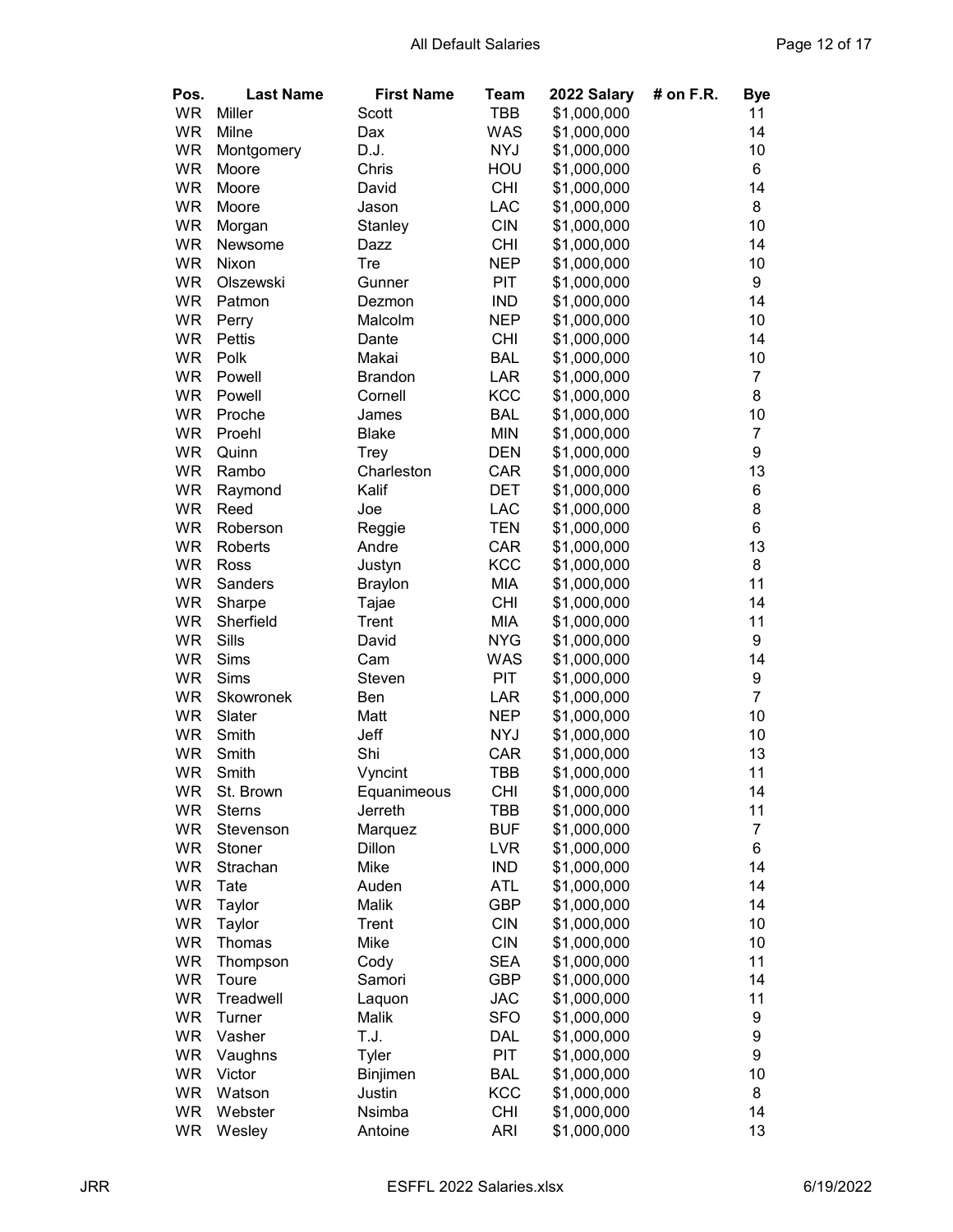| Pos.      | <b>Last Name</b> | <b>First Name</b> | Team       | 2022 Salary | # on F.R.      | Bye            |
|-----------|------------------|-------------------|------------|-------------|----------------|----------------|
| <b>WR</b> | Westbrook-Ikhine | <b>Nick</b>       | <b>TEN</b> | \$1,000,000 |                | 6              |
| <b>WR</b> | Weston           | Isaiah            | <b>CLE</b> | \$1,000,000 |                | 9              |
| <b>WR</b> | White            | Cody              | PIT        | \$1,000,000 |                | 9              |
| <b>WR</b> | White            | Kevin             | <b>NOS</b> | \$1,000,000 |                | 14             |
| <b>WR</b> | Wilkerson        | Kristian          | <b>NEP</b> | \$1,000,000 |                | 10             |
| <b>WR</b> | Williams         | Devon             | <b>BAL</b> | \$1,000,000 |                | 10             |
| <b>WR</b> | Williams         | Preston           | <b>MIA</b> | \$1,000,000 |                | 11             |
| <b>WR</b> | Williams         | Seth              | <b>DEN</b> | \$1,000,000 |                | 9              |
| <b>WR</b> | Wilson           | Albert            | <b>MIN</b> | \$1,000,000 |                | $\overline{7}$ |
| <b>WR</b> | Wims             | Javon             | <b>CLE</b> | \$1,000,000 |                | 9              |
| <b>WR</b> | Winfree          | Juwann            | <b>GBP</b> | \$1,000,000 |                | 14             |
| <b>WR</b> | Winston          | Easop             | <b>NOS</b> | \$1,000,000 |                | 14             |
| <b>WR</b> | Zaccheaus        | Olamide           | <b>ATL</b> | \$1,000,000 |                | 14             |
| WR        | Zylstra          | <b>Brandon</b>    | CAR        | \$1,000,000 |                | 13             |
| <b>TE</b> | Kelce            | Travis            | KCC        | \$4,678,000 | 9              | 8              |
| TE        | Andrews          | Mark              | <b>BAL</b> | \$3,702,000 | 4              | 10             |
| TE        | Waller           | Darren            | <b>LVR</b> | \$3,493,000 | 9              | 6              |
| TE        | Kittle           | George            | <b>SFO</b> | \$2,875,000 | 5              | 9              |
| TE        | Ertz             | Zach              | <b>ARI</b> | \$2,531,000 | 3              | 13             |
| TE        | Henry            | Hunter            | <b>NEP</b> | \$2,476,000 | $\overline{c}$ | 10             |
| TE        | Gesicki          | Mike              | MIA        | \$2,385,000 | $\overline{c}$ | 11             |
|           |                  |                   |            |             | $\overline{1}$ | $\overline{7}$ |
| TE        | Higbee           | Tyler             | <b>LAR</b> | \$2,272,000 |                |                |
| TE        | Cook             | Jared             | FA         | \$2,257,000 |                | <b>TBD</b>     |
| <b>TE</b> | Fant             | Noah              | <b>SEA</b> | \$2,193,000 | 4              | 11             |
| TE        | Goedert          | Dallas            | PHI        | \$2,181,000 | $\overline{2}$ | $\overline{7}$ |
| <b>TE</b> | Hooper           | Austin            | TEN        | \$2,145,000 | 1              | 6              |
| TE        | Hill             | Taysom            | <b>NOS</b> | \$2,111,000 | 3              | 14             |
| TE        | Hockenson        | T.J.              | DET        | \$2,100,000 | 1              | 6              |
| TE        | <b>Pitts</b>     | Kyle              | <b>ATL</b> | \$2,064,000 | 3              | 14             |
| TE        | Freiermuth       | Pat               | PIT        | \$1,993,000 | 3              | 9              |
| TE        | Schultz          | Dalton            | <b>DAL</b> | \$1,917,000 | $\overline{2}$ | 9              |
| TE        | Ebron            | Eric              | FA         | \$1,822,000 |                | <b>TBD</b>     |
| TE        | Engram           | Evan              | <b>JAC</b> | \$1,771,000 | $\mathbf 1$    | 11             |
| TE        | Gronkowski       | Rob               | FA         | \$1,698,000 | $\overline{c}$ | TBD            |
| TE        | Knox             | Dawson            | <b>BUF</b> | \$1,639,000 | 3              | 7              |
| TE        | McBride          | <b>Trey</b>       | <b>ARI</b> | \$1,637,000 |                | 13             |
| TЕ        | Smith            | Jonnu             | <b>NEP</b> | \$1,598,000 |                | 10             |
| TE        | Graham           | Jimmy             | FA         | \$1,591,000 |                | TBD            |
| TE        | Woods            | Jelani            | <b>IND</b> | \$1,577,000 |                | 14             |
| TE        | Dulcich          | Greg              | <b>DEN</b> | \$1,554,000 |                | 9              |
| TE        | Hurst            | Hayden            | <b>CIN</b> | \$1,502,000 |                | 10             |
| TE        | Everett          | Gerald            | LAC        | \$1,495,000 |                | 8              |
| TE        | Ruckert          | Jeremy            | <b>NYJ</b> | \$1,484,000 |                | 10             |
| TE        | Otton            | Cade              | TBB        | \$1,467,000 |                | 11             |
| TE        | Heyward          | Connor            | PIT        | \$1,450,000 |                | 9              |
| TE        | <b>Bellinger</b> | Daniel            | <b>NYG</b> | \$1,447,000 |                | 9              |
| TE        | Kmet             | Cole              | <b>CHI</b> | \$1,432,000 | 1              | 14             |
| TE        | Thomas           | Logan             | WAS        | \$1,420,000 | 1              | 14             |
| ТE        | Tonyan           | Robert            | <b>GBP</b> | \$1,411,000 | $\overline{2}$ | 14             |
| TE        | Kolar            | Charlie           | <b>BAL</b> | \$1,394,000 |                | 10             |
| TE        | Ferguson         | Jake              | <b>DAL</b> | \$1,391,000 |                | 9              |
| TE        | Likely           | Isaiah            | <b>BAL</b> | \$1,358,000 |                | 10             |
| TE        | Okonkwo          | Chigoziem         | <b>TEN</b> | \$1,344,000 |                | 6              |
| TE        | Turner           | Cole              | <b>WAS</b> | \$1,324,000 |                | 14             |
| TE        | Tremble          | Tommy             | CAR        | \$1,296,000 |                | 13             |
|           |                  |                   |            |             |                |                |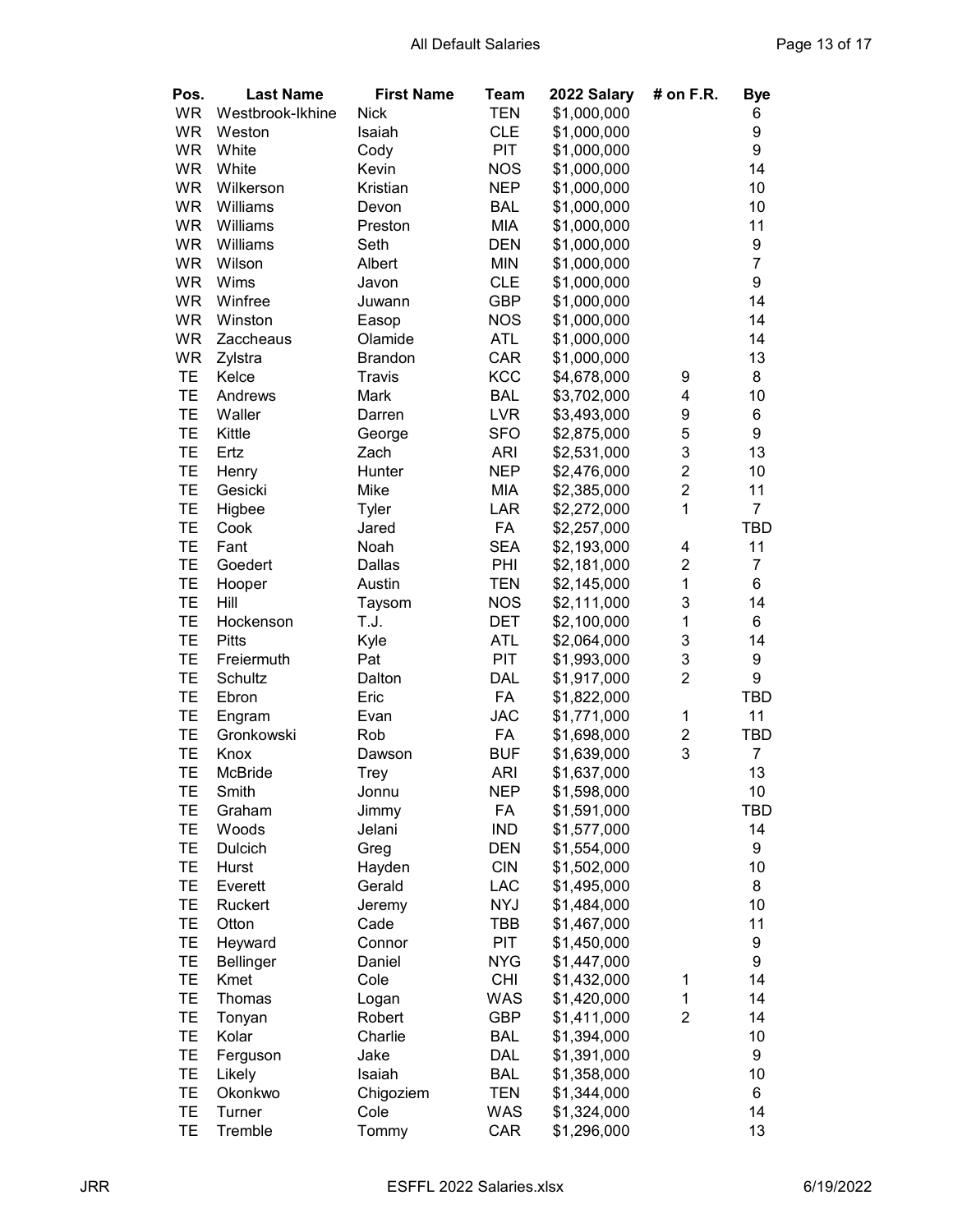| Pos.      | <b>Last Name</b> | <b>First Name</b> | Team       | 2022 Salary | # on F.R.      | <b>Bye</b>       |
|-----------|------------------|-------------------|------------|-------------|----------------|------------------|
| TE        | Doyle            | Jack              | FA         | \$1,295,000 |                | TBD              |
| TE        | <b>Brate</b>     | Cameron           | TBB        | \$1,273,000 |                | 11               |
| TE        | Quitoriano       | Teegan            | HOU        | \$1,254,000 |                | 6                |
| TE        | Mitchell         | James             | <b>DET</b> | \$1,231,000 |                | 6                |
| TE        | Rudolph          | Kyle              | FA         | \$1,214,000 |                | <b>TBD</b>       |
| TE        | Jordan           | <b>Brevin</b>     | HOU        | \$1,198,000 |                | 6                |
| TE        | Ogletree         | Andrew            | <b>IND</b> | \$1,181,000 |                | 14               |
| TE        | <b>Bates</b>     | John              | <b>WAS</b> |             |                | 14               |
| TE        | Calcaterra       |                   | PHI        | \$1,168,000 |                | $\overline{7}$   |
|           |                  | Grant             |            | \$1,161,000 |                |                  |
| TE        | Uzomah           | CJ                | <b>NYJ</b> | \$1,132,000 |                | 10               |
| TE        | <b>Bryant</b>    | Harrison          | <b>CLE</b> | \$1,123,000 |                | 9                |
| TE        | Fitzpatrick      | John              | ATL        | \$1,111,000 |                | 14               |
| TE        | Harris           | Jacob             | <b>LAR</b> | \$1,094,000 |                | $\overline{7}$   |
| TE        | Kieft            | Ko                | TBB        | \$1,094,000 |                | 11               |
| TE        | Muse             | <b>Nick</b>       | <b>MIN</b> | \$1,064,000 |                | $\overline{7}$   |
| TE        | <b>McKitty</b>   | Tre'              | <b>LAC</b> | \$1,043,000 |                | 8                |
| TE        | Long             | Hunter            | <b>MIA</b> | \$1,041,000 |                | 11               |
| TE        | Fells            | Darren            | FA         | \$1,036,000 |                | TBD              |
| TE        | Granson          | Kylen             | <b>IND</b> | \$1,020,000 |                | 14               |
| TE        | Arnold           | Dan               | <b>JAC</b> | \$1,006,000 |                | 11               |
| TE        | Conklin          | Tyler             | <b>NYJ</b> | \$1,004,000 | $\overline{2}$ | 10               |
| TE        | Okwuegbunam      | Albert            | <b>DEN</b> | \$1,001,000 |                | 9                |
| TE        | Akins            | Jordan            | <b>NYG</b> | \$1,000,000 |                | 9                |
| TE        | Alie-Cox         | Mo                | <b>IND</b> | \$1,000,000 |                | 14               |
| TE        | Allen            | Austin            | <b>NYG</b> | \$1,000,000 |                | 9                |
| TE        | Anderson         | Stephen           | <b>ARI</b> | \$1,000,000 |                | 13               |
| TE        | Asiasi           | Devin             | <b>NEP</b> | \$1,000,000 |                | 10               |
| TE        | Auclair          | Antony            | HOU        | \$1,000,000 |                | 6                |
| <b>TE</b> | <b>Beck</b>      | Andrew            | <b>DEN</b> | \$1,000,000 |                | 9                |
| <b>TE</b> | Bell             | <b>Blake</b>      | <b>KCC</b> | \$1,000,000 |                | 8                |
| TE        | <b>Blanton</b>   | Kendall           | LAR        | \$1,000,000 |                | $\overline{7}$   |
| TE        | <b>Bowers</b>    | <b>Nick</b>       | <b>LVR</b> | \$1,000,000 |                | 6                |
| TE        | <b>Boyle</b>     | <b>Nick</b>       | <b>BAL</b> | \$1,000,000 |                | 10               |
| TE        | <b>Brown</b>     | Daniel            | <b>NYJ</b> | \$1,000,000 |                | 10               |
| TE        | <b>Brown</b>     | Pharaoh           | HOU        | \$1,000,000 |                | 6                |
| TE        | <b>Bushman</b>   | Matt              | <b>KCC</b> | \$1,000,000 |                | 8                |
| TЕ        | Carter           | Cethan            | MIA        | \$1,000,000 |                | 11               |
| TE        | Croom            | Jason             | PHI        | \$1,000,000 |                | $\overline{7}$   |
| TE        | Dafney           | Dominique         | GBP        | \$1,000,000 |                | 14               |
| TE        | Davidson         | Zach              | <b>MIN</b> | \$1,000,000 |                | $\overline{7}$   |
| TE        | Davis            | Tyler             | <b>GBP</b> | \$1,000,000 |                | 14               |
| TE        | Deguara          | Josiah            | <b>GBP</b> | \$1,000,000 |                | 14               |
| TE        | <b>Dissly</b>    | Will              | <b>SEA</b> | \$1,000,000 |                | 11               |
| TE        | <b>Dwelley</b>   | Ross              | <b>SFO</b> | \$1,000,000 |                | 9                |
| TE        | Ellefson         | Ben               | <b>MIN</b> | \$1,000,000 |                | $\overline{7}$   |
| TE        | Farrell          | Luke              | <b>JAC</b> | \$1,000,000 |                | 11               |
| TE        | Firkser          | Anthony           | <b>ATL</b> | \$1,000,000 |                | 14               |
| TE        | Forristall       | Miller            | <b>CLE</b> | \$1,000,000 |                | 9                |
| TE        | Fortson          | Jody              | KCC        | \$1,000,000 |                | 8                |
| TE        | Fumagalli        | Troy              | <b>SFO</b> | \$1,000,000 |                | $\boldsymbol{9}$ |
| TE        | <b>Funchess</b>  | Devin             | DET        | \$1,000,000 |                | 6                |
| TE        | Gentry           | Zach              | PIT        | \$1,000,000 |                | $\boldsymbol{9}$ |
| TE        | Gilliam          | Reggie            | <b>BUF</b> | \$1,000,000 |                | $\overline{7}$   |
| TE        | Gray             | Noah              | KCC        | \$1,000,000 |                | 8                |
| TE        | Griffin          | Garrett           | DET        | \$1,000,000 |                | 6                |
|           |                  |                   |            |             |                |                  |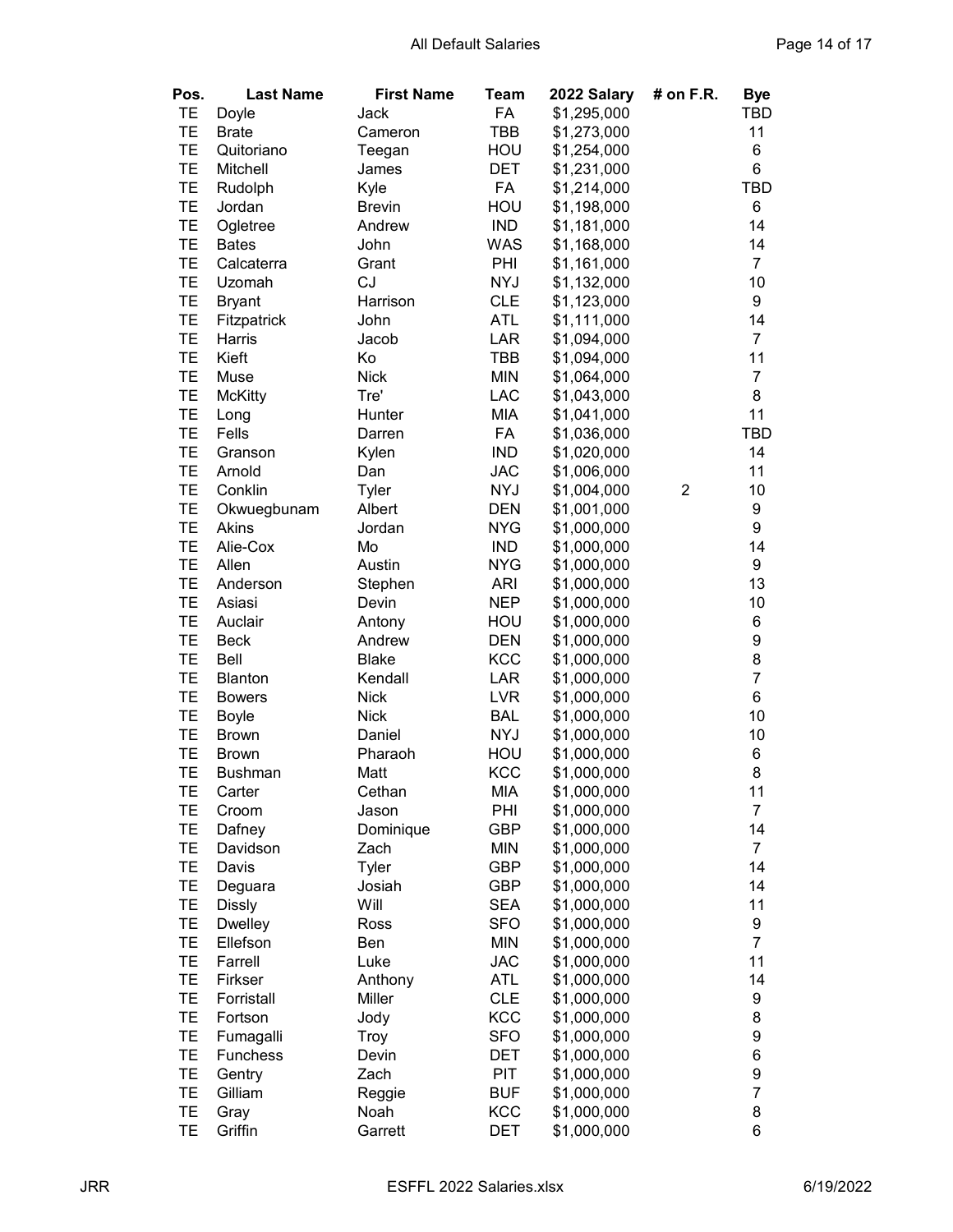| Pos.      | <b>Last Name</b> | <b>First Name</b> | Team       | 2022 Salary | # on F.R. | <b>Bye</b>     |
|-----------|------------------|-------------------|------------|-------------|-----------|----------------|
| TE        | Griffin          | Ryan              | <b>CHI</b> | \$1,000,000 |           | 14             |
| TE        | Harris           | Jacob             | LAR        | \$1,000,000 |           | $\overline{7}$ |
| TE        | Hesse            | Parker            | <b>ATL</b> | \$1,000,000 |           | 14             |
| TE        | Hollister        | Jacob             | <b>LVR</b> | \$1,000,000 |           | 6              |
| TE        | Holtz            | J.P.              | <b>NOS</b> | \$1,000,000 |           | 14             |
| TE        | Hopkins          | <b>Brycen</b>     | LAR        | \$1,000,000 |           | $\overline{7}$ |
| TE        | Horsted          | Jesper            | <b>LVR</b> | \$1,000,000 |           | 6              |
| TE        | Howard           | OJ                | <b>BUF</b> | \$1,000,000 |           | $\overline{7}$ |
| TE        | Hudson           | Tanner            | <b>SFO</b> | \$1,000,000 |           | 9              |
| TE        | Hudson           | Tommy             | <b>TEN</b> | \$1,000,000 |           | 6              |
| TE        | Jackson          | <b>Tyree</b>      | PHI        | \$1,000,000 |           | $\overline{7}$ |
| TE        | Johnson          | Juwan             | <b>NOS</b> | \$1,000,000 |           | 14             |
| TE        | Keene            | Dalton            | <b>NEP</b> | \$1,000,000 |           | 10             |
| TE        | Kroft            | Tyler             | <b>SFO</b> | \$1,000,000 |           | 9              |
| TE        | Krull            | Lucas             | <b>NOS</b> | \$1,000,000 |           | 14             |
| TE        | Lewis            | Marcedes          | <b>GBP</b> | \$1,000,000 |           | 14             |
| TE        | Manhertz         | Chris             | <b>JAC</b> | \$1,000,000 |           | 11             |
| TE        | McKeon           | Sean              | <b>DAL</b> | \$1,000,000 |           | 9              |
| TE        | Moreau           | Foster            | <b>LVR</b> | \$1,000,000 | 1         | 6              |
| TE        | <b>Morris</b>    | Quintin           | <b>BUF</b> | \$1,000,000 |           | $\overline{7}$ |
| TE        |                  |                   |            |             |           | 10             |
|           | Moss             | <b>Thaddeus</b>   | <b>CIN</b> | \$1,000,000 |           |                |
| TE        | Mundt            | Johnny            | <b>MIN</b> | \$1,000,000 |           | $\overline{7}$ |
| TE        | <b>Myarick</b>   | Chris             | <b>NYG</b> | \$1,000,000 |           | 9              |
| TE        | Njoku            | David             | <b>CLE</b> | \$1,000,000 |           | 9              |
| TE        | Oliver           | Josh              | <b>BAL</b> | \$1,000,000 |           | 10             |
| TE        | O'Shaughnessy    | James             | <b>CHI</b> | \$1,000,000 |           | 14             |
| <b>TE</b> | Parham           | Donald            | LAC        | \$1,000,000 |           | 8              |
| TE        | Parkinson        | Colby             | <b>SEA</b> | \$1,000,000 |           | 11             |
| TE        | Poljan           | Tony              | <b>BAL</b> | \$1,000,000 |           | 10             |
| TE        | Prince           | Gerrit            | <b>JAC</b> | \$1,000,000 |           | 11             |
| TE        | Quessenberry     | Paul              | HOU        | \$1,000,000 |           | 6              |
| TE        | Rader            | Kevin             | PIT        | \$1,000,000 |           | 9              |
| TE        | Ralston          | <b>Nick</b>       | DAL        | \$1,000,000 |           | 9              |
| TE        | Reyes            | Sammis            | <b>WAS</b> | \$1,000,000 |           | 14             |
| TE        | Ricci            | Giovanni          | CAR        | \$1,000,000 |           | 13             |
| TE        | Rodgers          | Richard           | PHI        | \$1,000,000 |           | $\overline{7}$ |
| TЕ        | Sample           | Drew              | <b>CIN</b> | \$1,000,000 |           | 10             |
| TE        | Saubert          | Eric              | <b>DEN</b> | \$1,000,000 |           | 9              |
| TE        | <b>Schreck</b>   | Mason             | HOU        | \$1,000,000 |           | 6              |
| TE        | Seals-Jones      | <b>Ricky</b>      | <b>NYG</b> | \$1,000,000 |           | 9              |
| TE        | Shaheen          | Adam              | <b>MIA</b> | \$1,000,000 |           | 11             |
| TE        | Smith            | Irv               | <b>MIN</b> | \$1,000,000 |           | $\overline{7}$ |
| TE        | Smyth            | Durham            | <b>MIA</b> | \$1,000,000 |           | 11             |
| TE        | Sprinkle         | Jeremy            | DAL        | \$1,000,000 |           | 9              |
| TE        | Sternberger      | Jace              | <b>PIT</b> | \$1,000,000 |           | 9              |
| TE        | Stoll            | Jack              | PHI        | \$1,000,000 |           | $\overline{7}$ |
| TE        | Sullivan         | Stephen           | CAR        | \$1,000,000 |           | 13             |
| TE        | Swaim            | Geoff             | <b>TEN</b> | \$1,000,000 |           | 6              |
| TE        | Sweeney          | Tommy             | <b>BUF</b> | \$1,000,000 |           | $\overline{7}$ |
| TE        | Thomas           | lan               | CAR        | \$1,000,000 |           | 13             |
| TE        | Thompson         | Colin             | CAR        | \$1,000,000 |           | 13             |
| TE        | Togiai           | Noah              | PHI        | \$1,000,000 |           | $\overline{7}$ |
| TE        | Tomlinson        | Eric              | <b>DEN</b> | \$1,000,000 |           | 9              |
| TE        | Trautman         | Adam              | <b>NOS</b> | \$1,000,000 |           | 14             |
| TE        | Vannett          | <b>Nick</b>       | <b>NOS</b> | \$1,000,000 |           | 14             |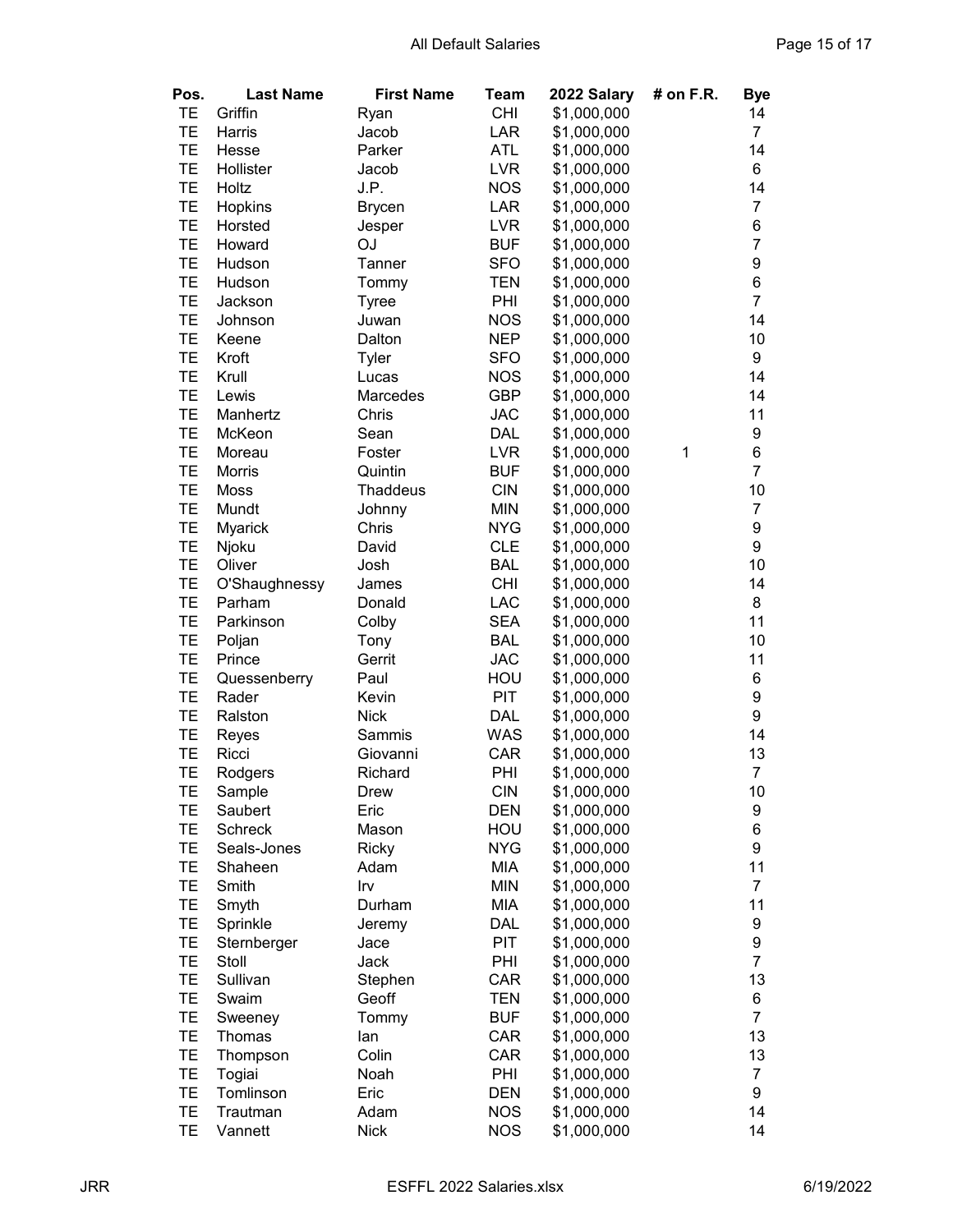| Pos.      | <b>Last Name</b>  | <b>First Name</b> | <b>Team</b> | 2022 Salary                | # on F.R.               | <b>Bye</b>     |
|-----------|-------------------|-------------------|-------------|----------------------------|-------------------------|----------------|
| TE        | Warring           | Kahale            | <b>NOS</b>  | \$1,000,000                |                         | 14             |
| TE        | Wesco             | Trevon            | <b>NYJ</b>  | \$1,000,000                |                         | 10             |
| TE        | Wilcox            | Mitchell          | <b>CIN</b>  | \$1,000,000                |                         | 10             |
| <b>TE</b> | Williams          | Maxx              | <b>ARI</b>  | \$1,000,000                |                         | 13             |
| <b>TE</b> | Winchester        | James             | <b>KCC</b>  | \$1,000,000                |                         | 8              |
| TE        | Woerner           | Charlie           | <b>SFO</b>  | \$1,000,000                |                         | 9              |
| TE        | Wolf              | Eli               | <b>GBP</b>  | \$1,000,000                |                         | 14             |
| TE        | Wright            | <b>Brock</b>      | <b>DET</b>  | \$1,000,000                |                         | 6              |
| TE        | Wydermyer         | Jalen             | <b>BUF</b>  | \$1,000,000                |                         | $\overline{7}$ |
| TE        | Yeboah            | Kenny             | <b>NYJ</b>  | \$1,000,000                |                         | 10             |
| TE        | Yelder            | Deon              | <b>ARI</b>  | \$1,000,000                |                         | 13             |
| TE        | Zylstra           | Shane             | DET         | \$1,000,000                |                         | 6              |
| Κ         | <b>Tucker</b>     | Justin            | <b>BAL</b>  | \$3,212,000                | $\overline{c}$          | 10             |
| Κ         | <b>Butker</b>     | Harrison          | KCC         | \$3,150,000                | 3                       | 8              |
| Κ         | Carlson           | Daniel            | <b>LVR</b>  | \$3,035,000                | $\overline{\mathbf{c}}$ | 6              |
| Κ         | Zuerlein          | Greg              | <b>NYJ</b>  | \$2,981,000                | $\overline{c}$          | 10             |
| Κ         | Prater            | Matt              | <b>ARI</b>  | \$2,851,000                | $\overline{c}$          | 13             |
| Κ         | Koo               | Younghoe          | <b>ATL</b>  | \$2,758,000                | 4                       | 14             |
| Κ         | Sanders           | Jason             | <b>MIA</b>  | \$2,750,000                |                         | 11             |
| Κ         | <b>Boswell</b>    | Chris             | PIT         | \$2,697,000                | $\overline{c}$          | 9              |
| Κ         | Bass              | Tyler             | <b>BUF</b>  | \$2,667,000                | 3                       | $\overline{7}$ |
| Κ         | McManus           | <b>Brandon</b>    | <b>DEN</b>  | \$2,663,000                | $\mathbf{1}$            | 9              |
| Κ         | Hopkins           | <b>Dustin</b>     | <b>LAC</b>  | \$2,636,000                | $\overline{c}$          | 8              |
| Κ         | Crosby            | Mason             | <b>GBP</b>  | \$2,625,000                | $\mathbf{1}$            | 14             |
| Κ         | Gay               | Matt              | LAR         | \$2,607,000                | 3                       | $\overline{7}$ |
| Κ         | <b>Myers</b>      | Jason             | <b>SEA</b>  | \$2,501,000                |                         | 11             |
| Κ         | Folk              | <b>Nick</b>       | <b>NEP</b>  | \$2,483,000                | 3                       | 10             |
| Κ         | Slye              | Joey              | <b>WAS</b>  | \$2,456,000                |                         | 14             |
| Κ         | Lutz              | Will              | <b>NOS</b>  | \$2,418,000                |                         | 14             |
| Κ         | <b>Bullock</b>    | Randy             | TEN         | \$2,412,000                | 1                       | 6              |
| Κ         | Elliott           | Jake              | PHI         | \$2,351,000                | $\overline{2}$          | $\overline{7}$ |
| Κ         | Gould             | Robbie            | <b>SFO</b>  | \$2,313,000                |                         | 9              |
| Κ         | Gonzalez          | Zane              | CAR         | \$2,298,000                | 1                       | 13             |
| Κ         | Succop            | Ryan              | TBB         | \$2,245,000                | 1                       | 11             |
| Κ         | Fairbairn         | Ka'imi            | HOU         | \$2,162,000                |                         | 6              |
| Κ         | McPherson         | Evan              | <b>CIN</b>  | \$2,130,000                |                         | 10             |
| Κ         | <b>Badgley</b>    | Mike              | FA          | \$1,993,000                | $\mathbf{1}$            | TBD            |
| Κ         | Santos            | Cairo             | <b>CHI</b>  | \$1,944,000                |                         | 14             |
| Κ         | York              | Cade              | <b>CLE</b>  | \$1,771,000                |                         | 9              |
| Κ         | Gano              | Graham            | <b>NYG</b>  | \$1,750,000                | 1                       | 9              |
| Κ         | <b>Bailey</b>     | Dan               | FA          | \$1,567,000                |                         | TBD            |
| Κ         | Blankenship       | Rodrigo           | <b>IND</b>  | \$1,567,000                |                         | 14             |
| Κ         | McLaughlin        | Chase             | FA          | \$1,401,000                |                         | TBD            |
| Κ         | Gostkowski        | Stephen           | FA          | \$1,296,000                |                         | TBD            |
| Κ         | Seibert           | Austin            | DET         | \$1,266,000                |                         | 6              |
| Κ         | Maher             | <b>Brett</b>      | FA          | \$1,190,000                |                         | TBD            |
| Κ         | Joseph            | Greg              | <b>MIN</b>  | \$1,172,000                | 3                       | $\overline{7}$ |
| Κ         | Lambo             | Josh              | FA          | \$1,145,000                |                         | TBD            |
| Κ         | Rosas             | Aldrick           | FA          |                            |                         |                |
| Κ         | Ficken            |                   | FA          | \$1,041,000<br>\$1,017,000 |                         | TBD            |
| Κ         |                   | Sam<br>Jose       | TBB         |                            |                         | TBD<br>11      |
| Κ         | <b>Borregales</b> | Dominik           |             | \$1,000,000                |                         | 14             |
|           | Eberle            |                   | <b>GBP</b>  | \$1,000,000                |                         |                |
| Κ         | Garibay           | Jonathan          | <b>DAL</b>  | \$1,000,000                |                         | 9              |
| Κ         | Johnson           | <b>Brian</b>      | <b>WAS</b>  | \$1,000,000                |                         | 14             |
| Κ         | Mevis             | Andrew            | <b>JAC</b>  | \$1,000,000                |                         | 11             |